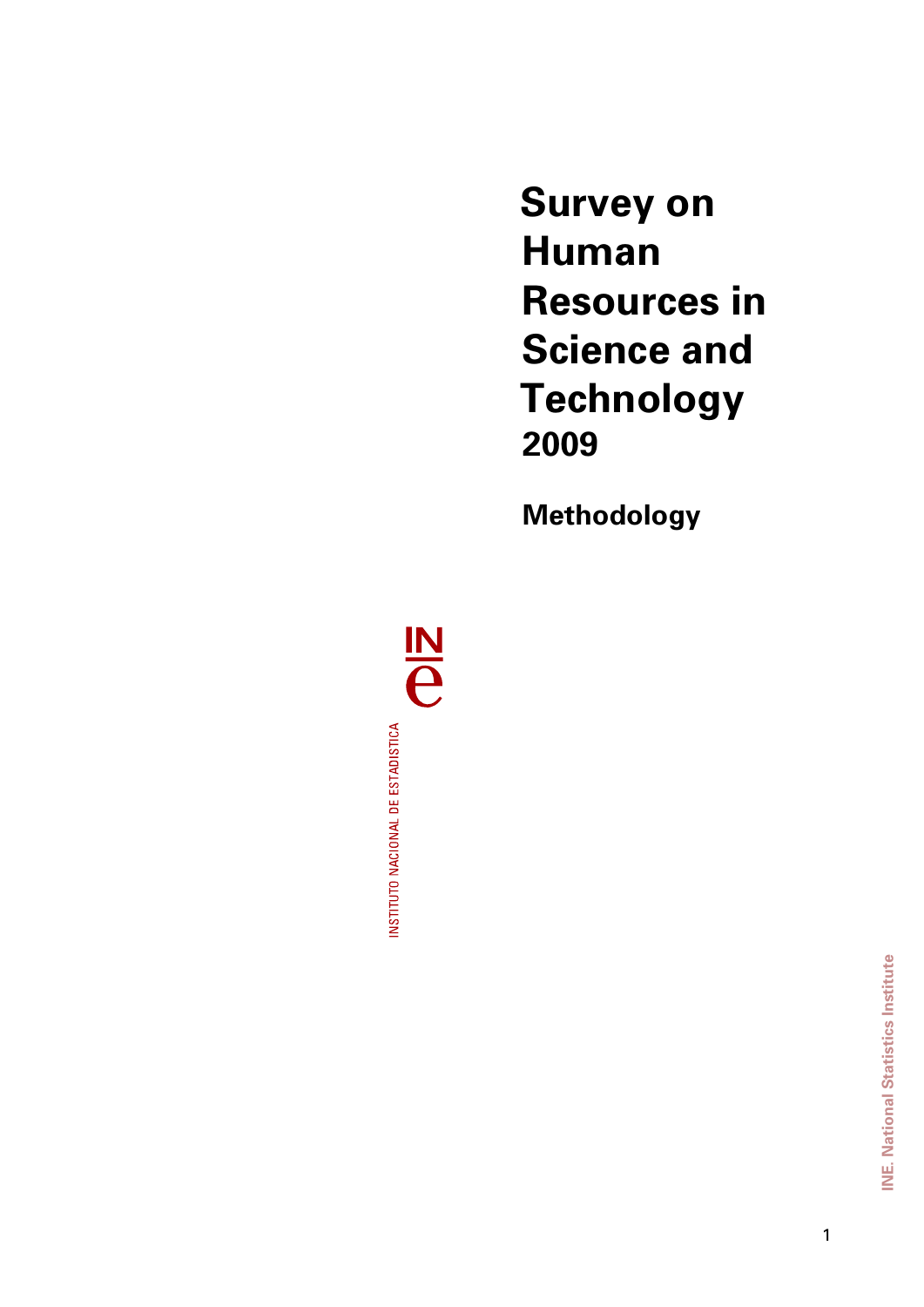# **Index**

| <b>INTRODUCTION</b><br>1                                                                      | 3              |
|-----------------------------------------------------------------------------------------------|----------------|
| <b>OBJECTIVES</b><br>$\mathbf{2}$                                                             | 4              |
| 3<br><b>SCOPES</b>                                                                            | 5              |
| <b>STATISTICAL FRAMEWORK</b><br>4                                                             | 6              |
| <b>STATISTICAL</b><br>4.1 PROBLEMS<br><b>RELATING</b><br>TΩ<br><b>THE</b><br><b>FRAMEWORK</b> | 6              |
| <b>5 UNIT OF ANALYSIS</b>                                                                     | $\overline{7}$ |
| <b>5.1 CLASSIFICATION CHARACTERISTICS</b>                                                     |                |
| <b>5.2 CLASSIFICATION CRITERIA</b>                                                            | 7              |
| <b>6 VARIABLES AND DEFINITIONS</b>                                                            | 8              |
| <b>6.1 MODULES AND VARIABLES</b>                                                              | 8              |
| <b>6.2 DEFINITIONS</b>                                                                        | 9              |
| <b>6.3 CLASSIFICATIONS</b>                                                                    | 14             |
| <b>7 SAMPLE DESIGN</b>                                                                        | 18             |
| 7.1 TYPE OF SAMPLE, SAMPLE SELECTION                                                          | 18             |
| 7.2 SAMPLE SIZE, ALLOCATION                                                                   | 19             |
| <b>7.3 ESTIMATORS</b>                                                                         | 20             |
| <b>8 DATA PROCESSING</b>                                                                      | 21             |
| <b>9 RESULTS TABLES</b>                                                                       | 23             |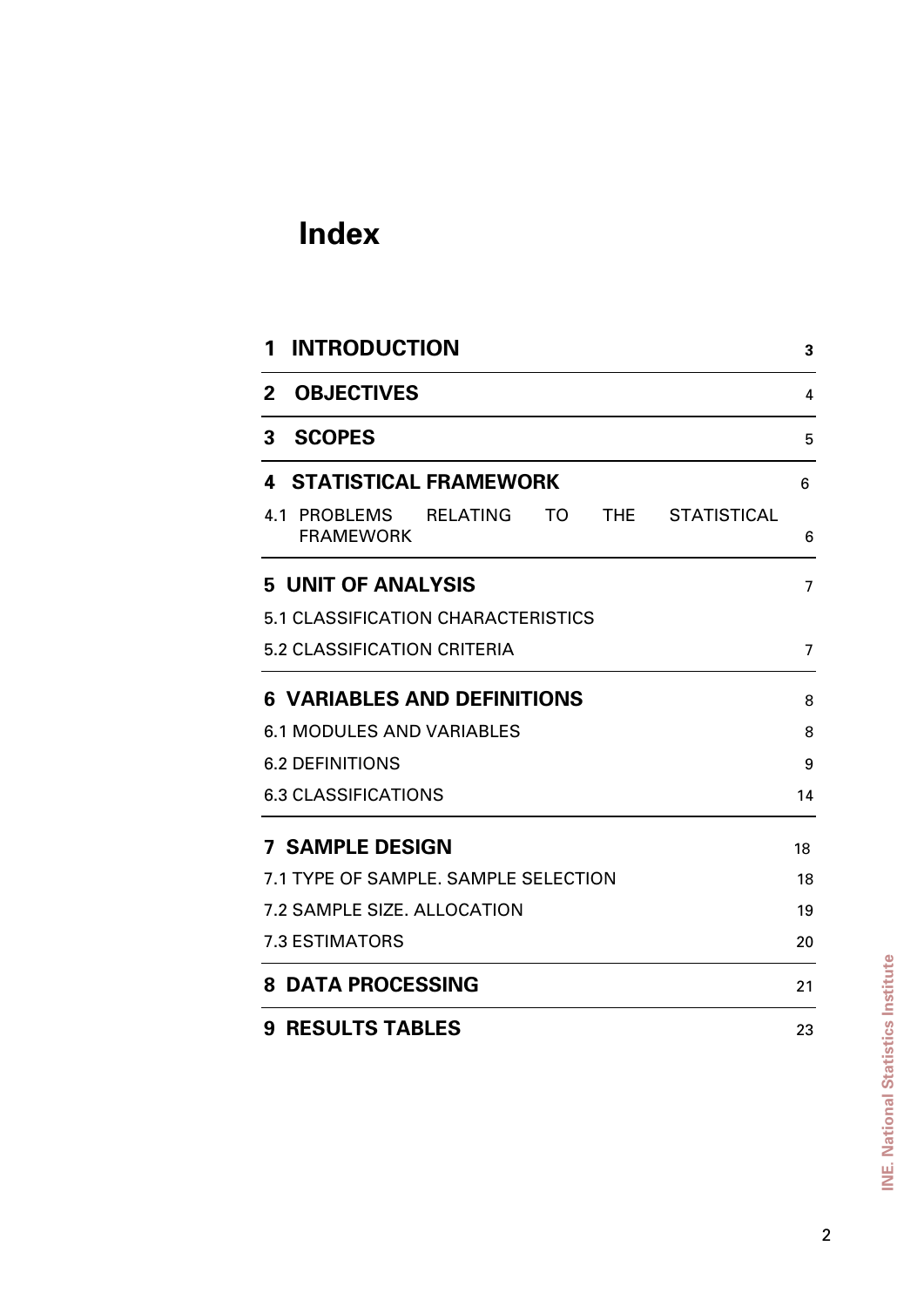# **1 Introduction**

The importance of measuring the Human Resources dedicated to research is increasingly greater, in terms of the objectives of national policy. The development of policies in training, mobility and professional insertion of highly qualified personnel is one of the most important applications that will be included in this study. The improvement and harmonisation of databases with other countries allows government institutions to design specific policies to improve the qualification and the professional development of researchers and doctorate-holders in general. This segment of the population is considered crucial in the production, application and dissemination of knowledge, and therefore, essential in the competitive improvement of the country.

Countries such as Canada, the United States and Switzerland are already carrying out studies to measure this type of resource. In the framework of the European Union, the e-Europe Plan, within the framework of the Lisbon Agenda, also highlights the need for more information regarding the professional trajectory and the mobility of the most specialised workers. This need is evident in Regulation 753/2004 on Science and Technology, specifying the production of statistics on human resources in science and technology.

This same need appears in other countries around the world, and it is for this reason that the OECD, UNESCO and Eurostat work together towards the production of comparable data and indicators.

In 2010, an extensive study was carried out of doctorate-holders resident in Spain who obtained their doctoral qualification between 1990 and 2009 in some public or private Spanish university.

For the purpose of obtaining basic information regarding the doctorate-holders resident in Spain and providing our national experience to those international studies underway, the National Statistics Institute has carried out the Survey on Human Resources in Science and Technology.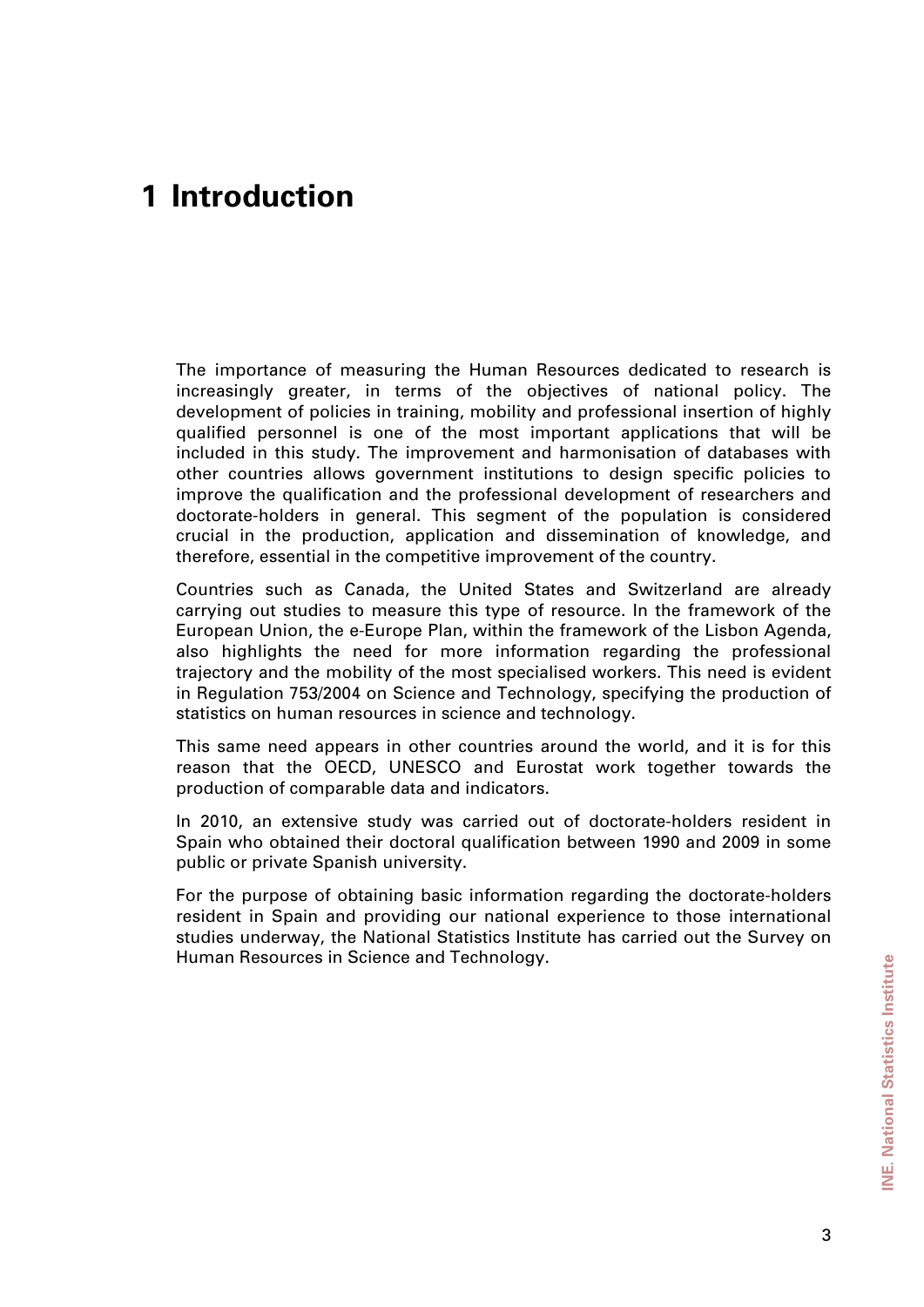# **2 Objectives**

The main objective to develop is the analysis of the human resources that are dedicated to research, and to this end, the statistical unit established are those persons who are university doctorate-holders under 70 years of age (ISCED 6/PhD).

This study intends to measure the number of doctorate-holders, the employment, the international, national and intra-sectorial mobility of said doctorate-holders, as well as their wage characteristics. These statistics try to answer questions regarding the international mobility of highly qualified workers, since in some countries, the phenomenon known as "brain drain" is very common. On the other hand, a goal is to ascertain the level of adjustment between the training that the doctorate-holders have received and the employment supply of the current labour market. Once they are carrying out a professional activity, our goal is to ascertain the degree of satisfaction with their work (interest in the field of study, wages, working conditions, etc.) and the experience and productivity they have developed in their professional career (publications, patents, etc.).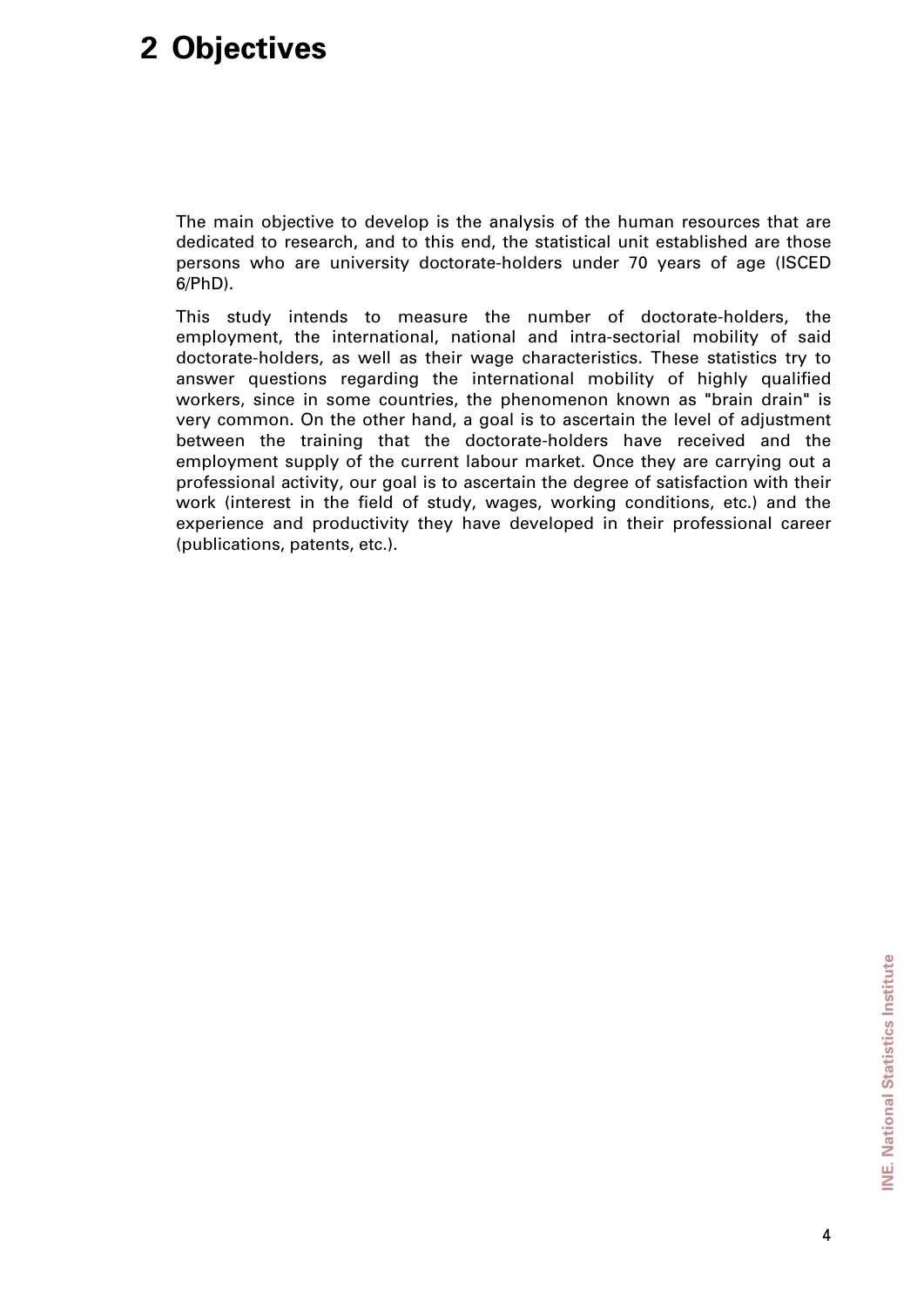# **3 Scopes**

## POPULATION SCOPE

This statistical research extends to all doctorate-holders, under 70 years of age, resident in Spain, who obtained the doctoral qualification in some Spanish university, whether public or private.

## TERRITORIAL SCOPE

The research covers the whole Spanish territory.

#### TIME SCOPE

The reference period of the statistics is the year 2009, though some questions refer to the month of January 2010. In order to study international mobility, this considers the 10 years prior to the reference period, and so as to analyse professional experience and scientific productivity, questions are asked about the 3 years immediately prior to said reference period. These periods are determined by international organisations such as Eurostat or the OECD, for the purpose of providing the comparability of the results with the rest of the countries that conduct this survey.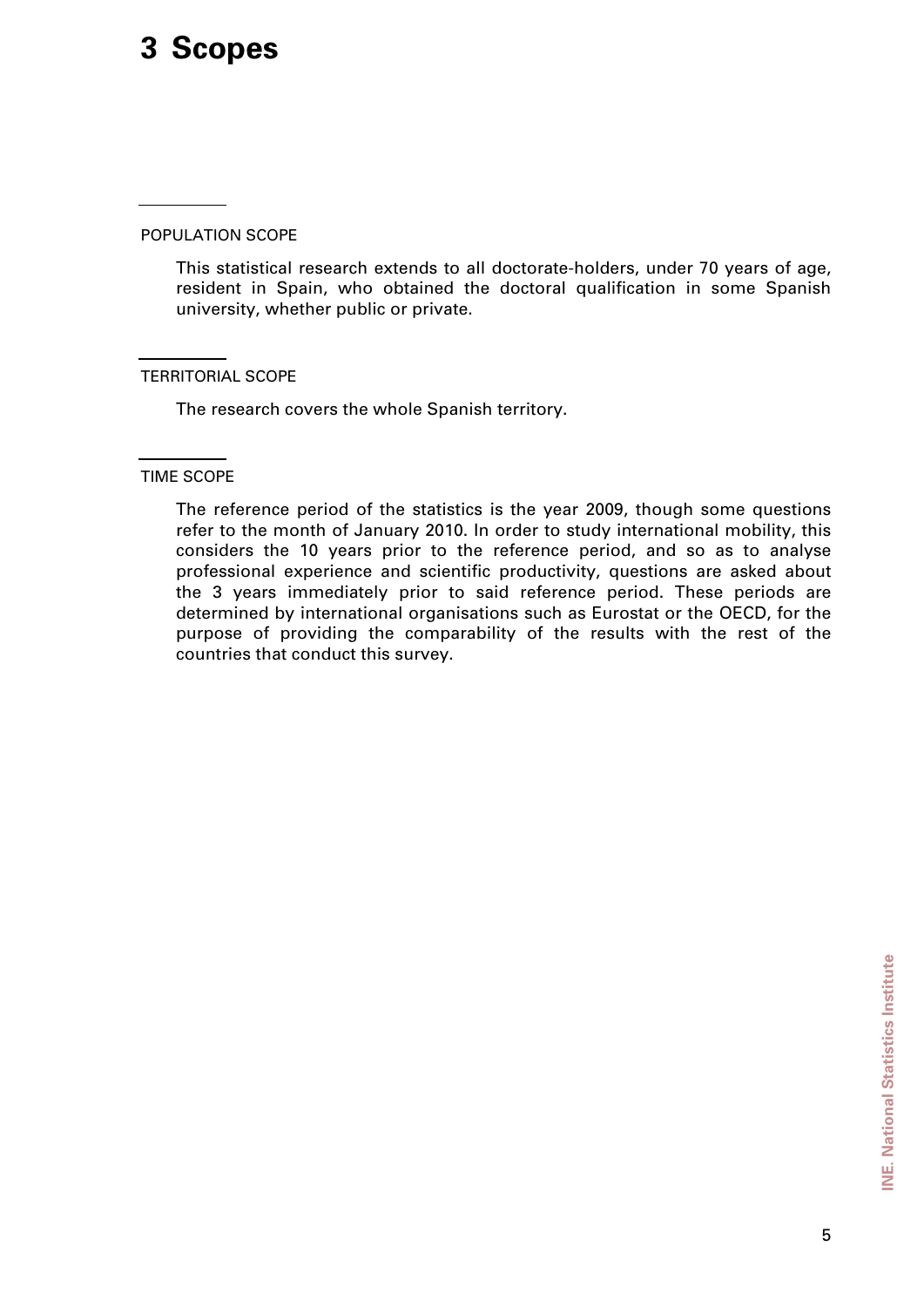# **4 Statistical framework**

The survey framework used has been a directory of doctorate-holders provided to the INE by the University Council, which encompasses all those persons who have obtained the doctoral qualification at some Spanish university since the year 1990 (included).

## **4.1 Problems relating to the statistical framework**

Moreover, additional problems arise, such as the fact that these directories are not updated as regards addresses and telephones, and that we also do not have the data available regarding doctorates in foreign universities and residents in Spain, or regarding Spanish doctorate-holders in foreign universities. In order to solve the problem of the updating of personal data, we turn to administrative registers, such as the Municipal Register of Inhabitants, even if they are not always updated. Lastly, the framework used for the selection of the sample is the result of the crossing of the directory provided by the Higher University Council with the data from the Municipal Register of Inhabitants.

Another of the problems that arise in these statistics is that, on trying to harmonise the questionnaires and the results tables, the levels of training of the different countries do not coincide. The greatest problem is to have a complete directory available of the doctorate-holders and their location. In the case of companies, it is usually somewhat simpler, due to the existence of directories such as the CCD, because they have responded to other surveys or because they have a website in which their registered address may be found.

As in this case, the sample unit is a person, and more specifically, that person who has obtained a doctorate, it is complicated to establish the population and sample for these statistics.

The INE, through an agreement with the Higher University Council, requested of the latter a listing of the doctorate-holders who obtained their qualification in the different Spanish universities. The problem that arose was that some universities did not have these listings, and most of them only had listings of doctorateholders who completed their studies very recently.

The different countries do not coincide. This can lead, at times, to informants not knowing to which bracket or branch they belong.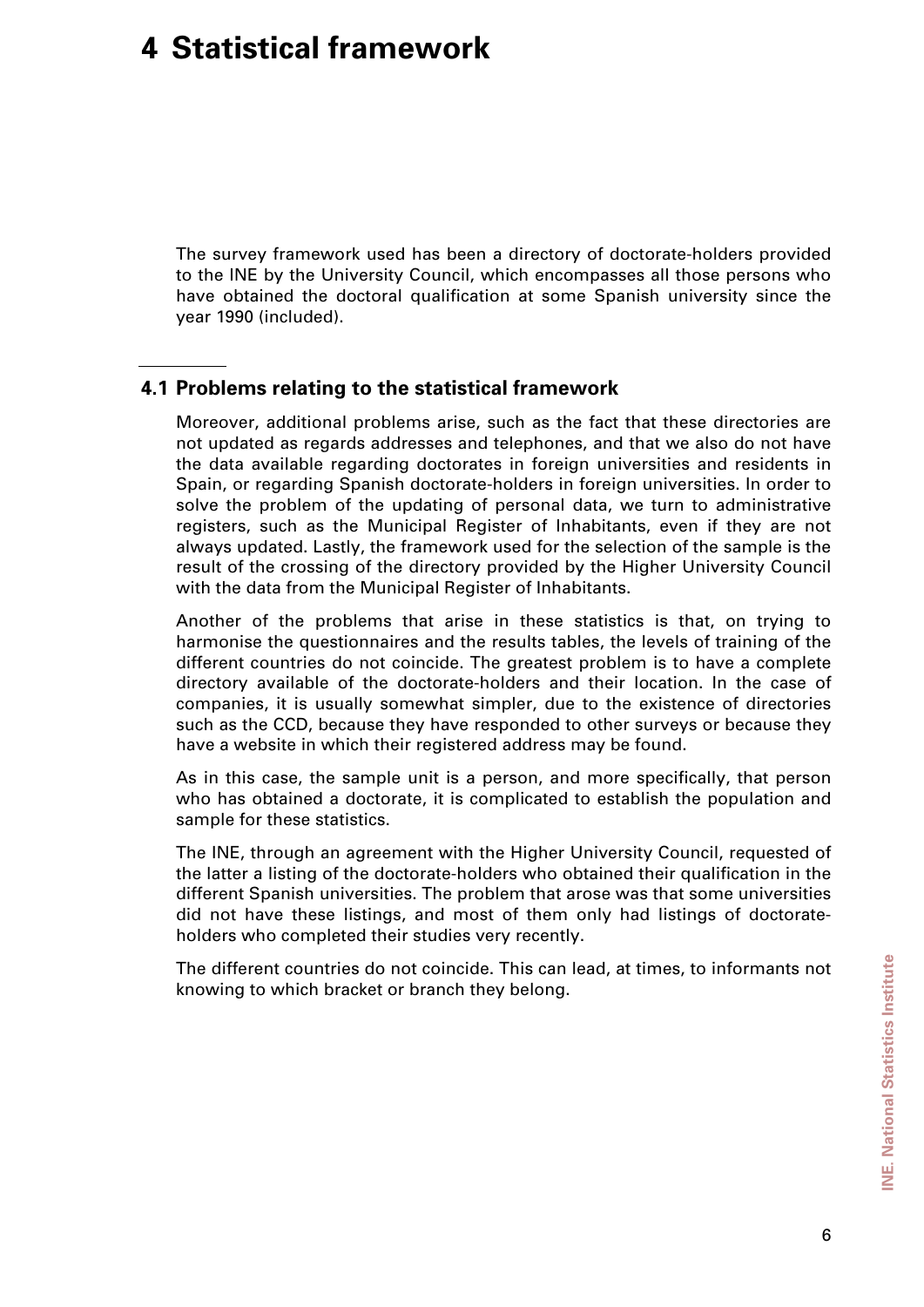# **5 Unit of analysis**

The basic analysis unit of this survey is the individual, residing in Spain, who obtained a doctoral degree between 1990 and 2009, and who is younger than 70 years of age.

## **5.1 Classification characteristics**

Doctorate-holders belong to level 6 of the ISCED 97 international education classification, which defines them as the staff dedicated to tertiary education programs that lead to an advanced research qualification, and therefore, are dedicated to advanced studies and original research, and not solely based on coursework.

## **5.2 Classification criteria:**

**Main criterion:** Requirement of the presentation of a dissertation with high enough quality to be published, resulting from an original research project, and which represents a significant contribution to knowledge.

**Subsidiary criterion:** Preparation of the graduates to occupy posts as higher professionals in institutions that offer programs on an ISCED 5A level, as well as to occupy research posts in public organisations, in industry, etc.

Each doctorate-holder must be identified by her/his given name and surnames, identifier (National identity number, passport or identity card), date of birth and address.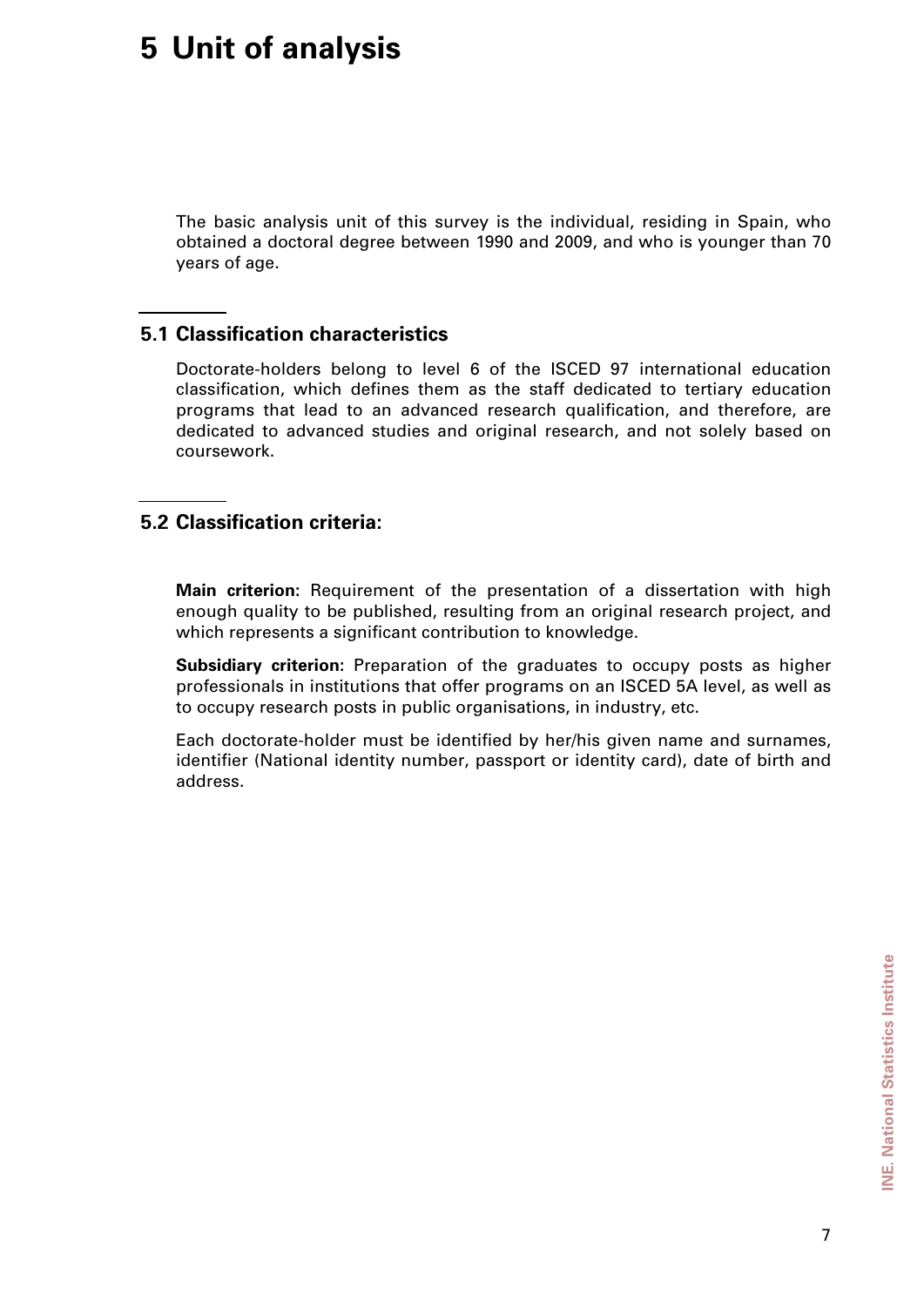# **6 Variables and definitions**

## **6.1 Modules and variables**

Below, we describe the modules that comprise the questionnaire of the Survey on Human Resources in Science and Technology, as well as their main variables:

## 6.1.1 PERSONAL CHARACTERISTICS

The first module includes the personal data of the surveyed person: place and date of birth, place of residence, nationality and relationship linking her/him with Spain, and the number of economically dependent persons for whom s/he is responsible. The person is also asked about her/his socio-economic origin, as well as the place of residence, and the number of economically dependent persons for whom s/he is responsible.

## 6.1.2 DOCTORATE

This second module attempts to gain information regarding their doctoral courses; the institution in which they took them, previous studies, field of research, type of financing, time invested in attaining the doctorate, and months elapsed from the time they finished their doctoral studies until they began working in something related.

## 6.1.3 EMPLOYMENT SITUATION

This module asks about the condition of the interviewee regarding their current employment situation, that is, whether s/he is employed (that is, if s/he is a selfemployed worker or working for others) or whether s/he is unemployed or inactive. Subsequently, it asks about the number of hours worked a week, the level of income and the characteristics of their current job, such as location, sector and occupation. This module tries to detect the possible inadequacies between the level of studies and the employment activity carried out, as well as the degree of satisfaction with their current employment.

In turn, it attempts to ascertain the number of persons who have attained the post-doctorate in the last year, the reasons for doing this type of work and who is in charge of financing it.

6.1.4 UNEMPLOYED AND INACTIVE PERSONS

This section asks about the reasons why a doctorate-holder did not work during the reference period, both if s/he was unemployed and if s/he was inactive for some personal reason.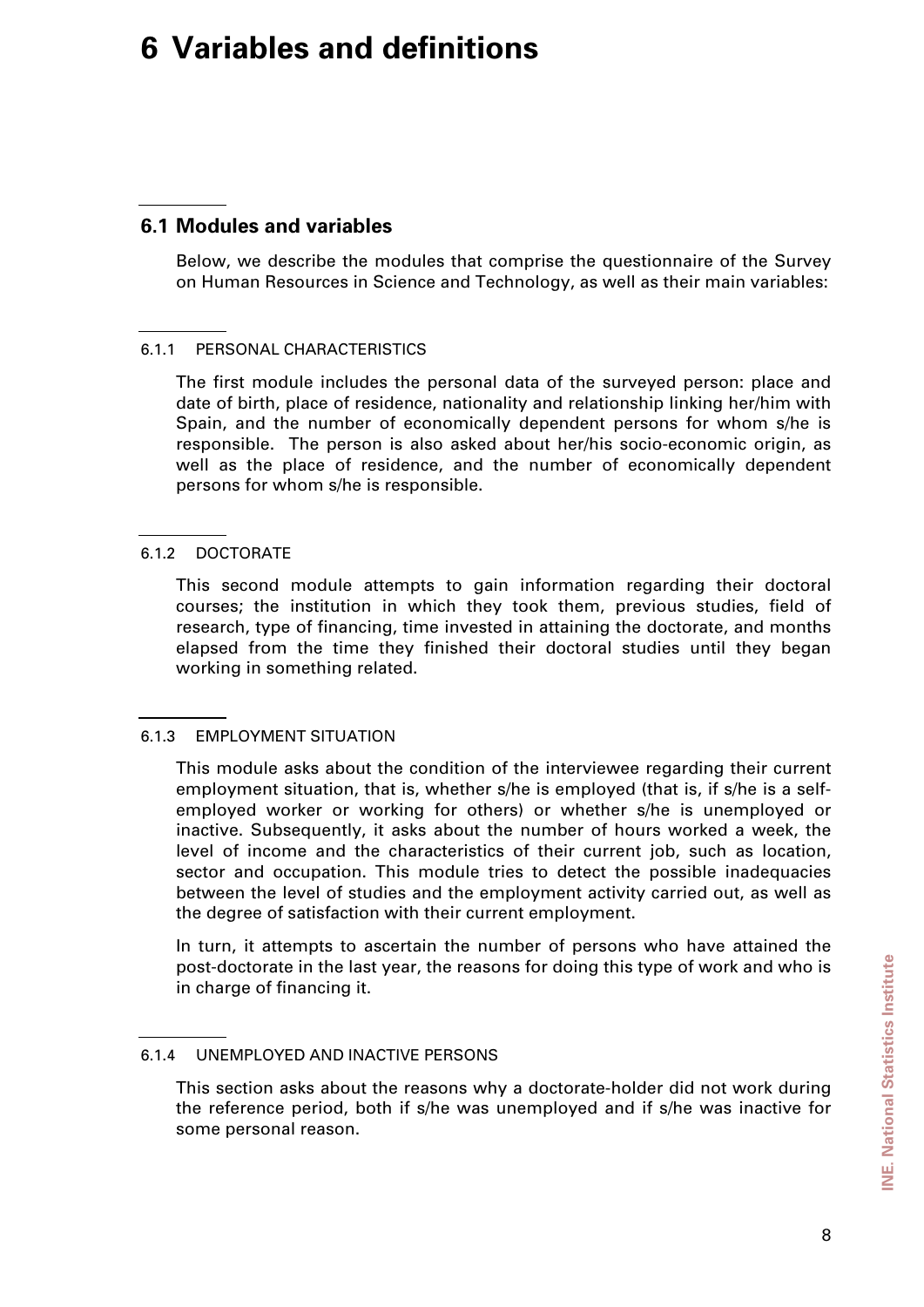#### 6.1.5 MOBILITY

This module tries to ascertain the movements of researchers and the reasons for these moves. In this way, we will ascertain the countries of origin and destination of research staff, and among other data, the state of the job supply for this professional segment in the different countries. The reference period in this section is the last 10 years, though questions are also asked regarding plans for moving during the following year.

## 6.1.6 PROFESSIONAL EXPERIENCE AND SCIENTIFIC PRODUCTIVITY

Another objective of this survey is to ascertain the professional productivity of each of the individuals who have attained a doctorate.

It tries to find out whether, during the reference period, the interviewee was carrying out research work, or even if s/he had done so previously; and both whether on some occasion s/he had done so or not, and the reasons for such.

On the other hand, it also includes several questions relating to patents and publications developed, to ascertain the fruits of the research.

In addition, questions are asked as to whether the person has constituted a company or directed some Master's or Doctoral Dissertation, whether s/he has collaborated with foreign researchers to know whether there is cooperation in the research on an international level, or whether s/he plans to do research in the immediate future.

## **6.2 Definitions**

## 6.2.1 BASIC RESEARCH

Basic research consists of experimental or theoretical work that is mainly undertaken to obtain new knowledge on the essentials of observable phenomena and facts, without considering giving them any determined application or use whatsoever.

Basic research analyses properties, structures and relationships with the purpose of formulating and contrasting hypothesis, theories or laws. The reference to the fact of not being aimed at a specific application or use in basic research is crucial, given that the researcher might not have any knowledge of genuine applications when carrying out the research. The results of basic research are not normally made available for purchase, but rather, are generally published in scientific magazines or are directly divulged among institutions or interested persons. On occasion, the dissemination of the results of basic research may be considered confidential for security reasons.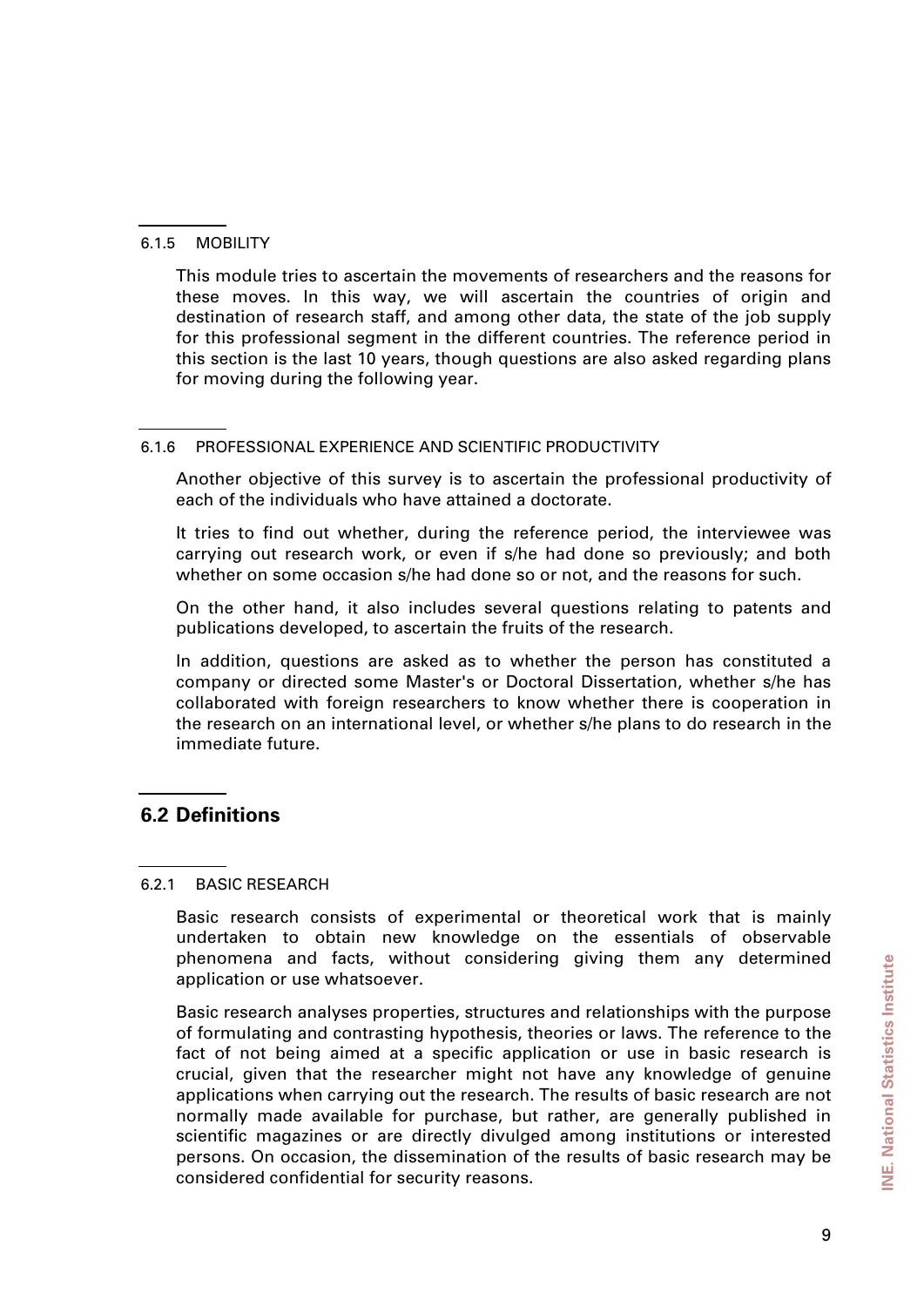#### 6.2.2 APPLIED RESEARCH

This also consists of original work carried out in order to acquire new knowledge; however, it is mainly directed towards a specific practical objective.

Applied research is undertaken to determine the possible uses of the results of basic research, or to determine new methods or forms for attaining specific predetermined objectives. This type of research implies taking into consideration all existing knowledge, in depth, with the intention of solving specific problems. The results of applied research refer, firstly, to a single product or a limited number of products, operations, methods or systems. This research facilitates putting ideas into practice. The knowledge or information obtained in applied research is frequently patented, although it may also be kept secret.

#### 6.2.3 EXPERIMENTAL DEVELOPMENT

Experimental development consists of systematic work based on existing knowledge, obtained from research and/or practical experience, aimed at the production of new materials, products or devices; at the establishment of new processes, systems and services, or at the substantial improvement of those already existing.

#### 6.2.4 EMPLOYED

This employment situation includes both workers who are self-employed and those who work for others:

**The self-employed worker** is the person who, during the reference period, performs some work in exchange for some benefit or family gain.

**The worker employed by others** is the person who, during the reference period, performs some labour activity in exchange for a retribution or wages, in cash or in kind, or the person who, having a job post during the reference period, is temporarily not performing that activity. The reasons depend, to a certain extent, on the circumstances considered in the different countries. They may continue to maintain their wages, have insurance that guarantees the return to their post once the contingency has ended, or some agreement that determines the date of their return to work.

<sup>6.2.5</sup> UNEMPLOYED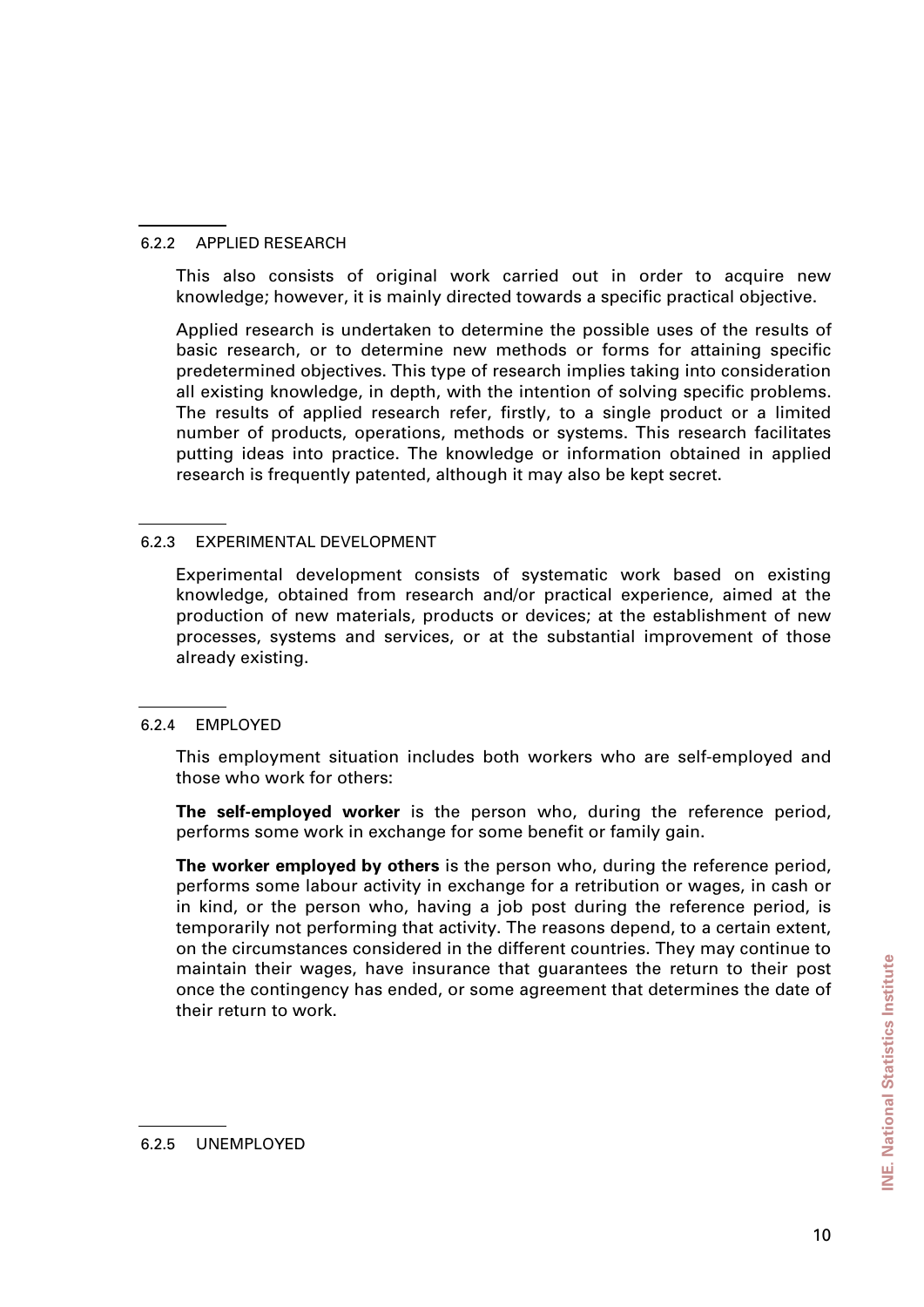This is the person who, at an active age during the reference period, does not have work, is available to work, and is actively seeking employment. This job search may consist of having interviews, sending resumes, contacting Temporary Employment Agencies, etc. They may also be working on creating their own company.

#### 6.2.6 INACTIVE

This is the person who is not a member of the active population. This group includes, for example, those persons dedicated solely to homemaking, retired persons, ill persons and persons with disabilities. The classification of the person as active / inactive depends only on the fact of whether s/he worked in exchange for a salary or wages, and in the case of not having worked, of a job search. Thus, a person who did not work during the reference period in exchange for a salary or wages and did not actively seek employment, would be considered inactive (even if they were in a sabbatical situation).

## 6.2.7 TEMPORARY CONTRACT

This is a contract with an end date.

## 6.2.8 PERMANENT CONTRACT

This is a contract without an end date. Normally, workers hired for an indefinite time have greater legal protection than those with temporary contracts.

## 6.2.9 PART-TIME WORKERS

are those who carry out their labour activity for 30 hours or less a week.

6.2.10 FULL-TIME WORKERS

are those who work more than 30 hours a week.

## 6.2.11 GROSS ANNUAL INCOME

is determined by adding the wages that the worker has received throughout the year (in one or more jobs) before subtracting deductions and taxes, and without considering bonuses, overtime or additional compensations, etc.

BUSINESS SECTOR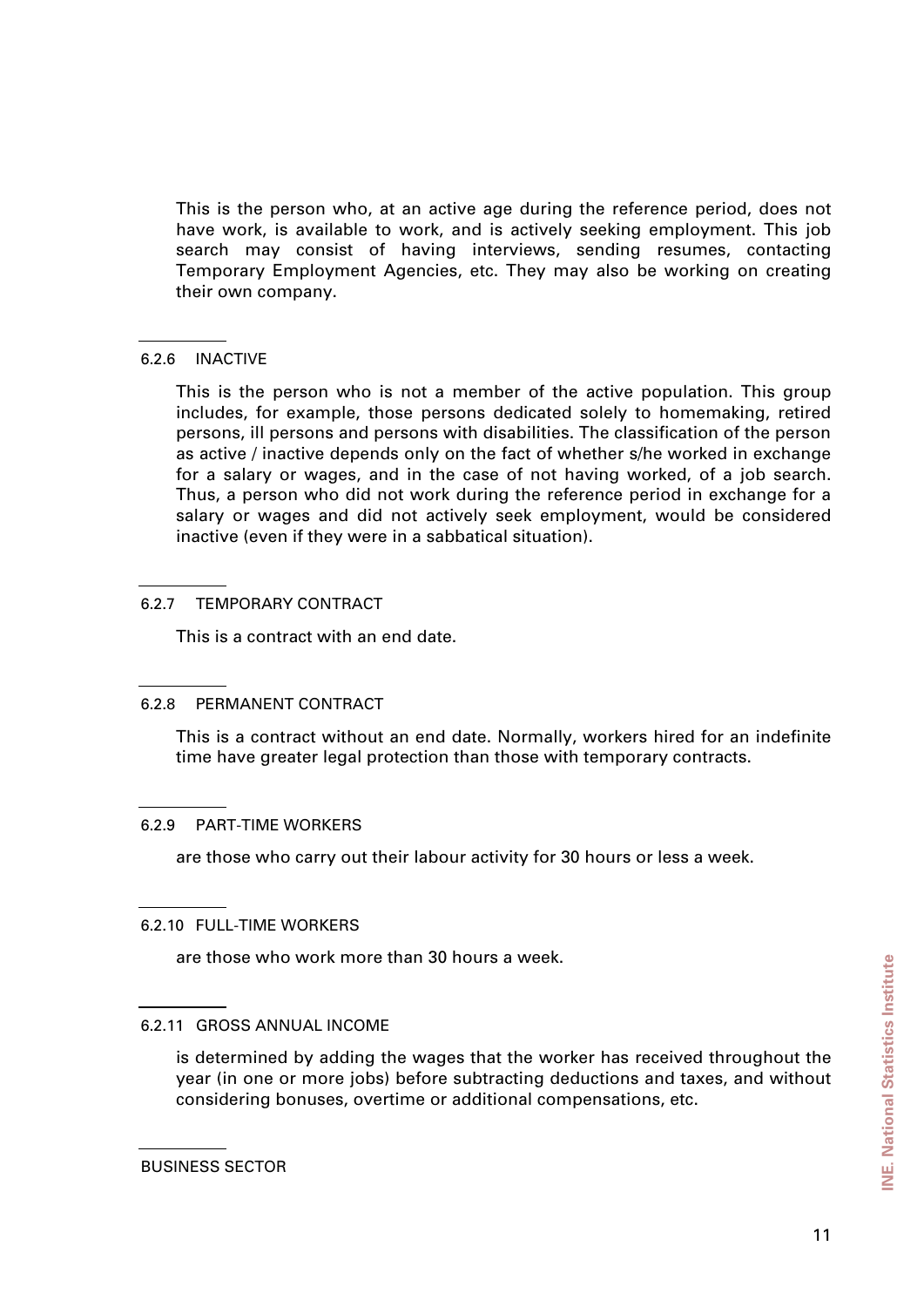This comprises all those companies, organisations and institutions whose main activity is the mercantile production of goods and services (with the exception of higher education) for subsequent sale to the public at a price that corresponds to economic reality. A company is considered to be all legal entities that constitute an organisational unit that produces goods and services, and that enjoys a certain autonomy in decision-making, mainly at the time of using the available current resources. From a practical point of view, and in its more general definition, the concept of company is defined as a juridical or legal unit, that is, all individuals or businesses (companies, cooperatives, etc.) whose activity is recognised by Law, and which are identified by their corresponding Fiscal Identification Number (NIF).

This also includes private non-profit institutions that are mainly at the service of companies and which, to a large extent, are financed and controlled by them.

#### PUBLIC ADMINISTRATION SECTOR

This group must include all public institutions (except public companies and higher education institutions) irrespective of the manner in which they are included within the national budget and their level of jurisdiction (central, Autonomous Community, etc.). The activities of these centres are very diverse and numerous, and are usually related to the Public Administration, defence, public order, health, education, culture, economic promotion and development, well-being, scientific and technical development, etc.

It also includes private non-profit institutions mainly controlled and financed by the Public Administration.

This encompasses all those departments, offices and other organisations that supply the society, generally free-of-charge, with collective services, except higher education, which it would be neither easy nor profitable to supply another way, and which, likewise, administer public matters and take charge of carrying out the economic and social policy of the group.

PRIVATE NON-PROFIT INSTITUTIONS SECTOR

It includes private non-profit institutions outside the market and at the service of households (that is, the public in general), individuals and households. They provide individual or group services to households, either free-of-charge or at below-market prices. They may be constituted by associations of persons who provide goods or services destined mainly to their own members or with philanthropic ends. These institutions are financed with fees, contributions or donations from their members or sponsors, and with subsidies granted by companies and Public Administrations. Included within this sector are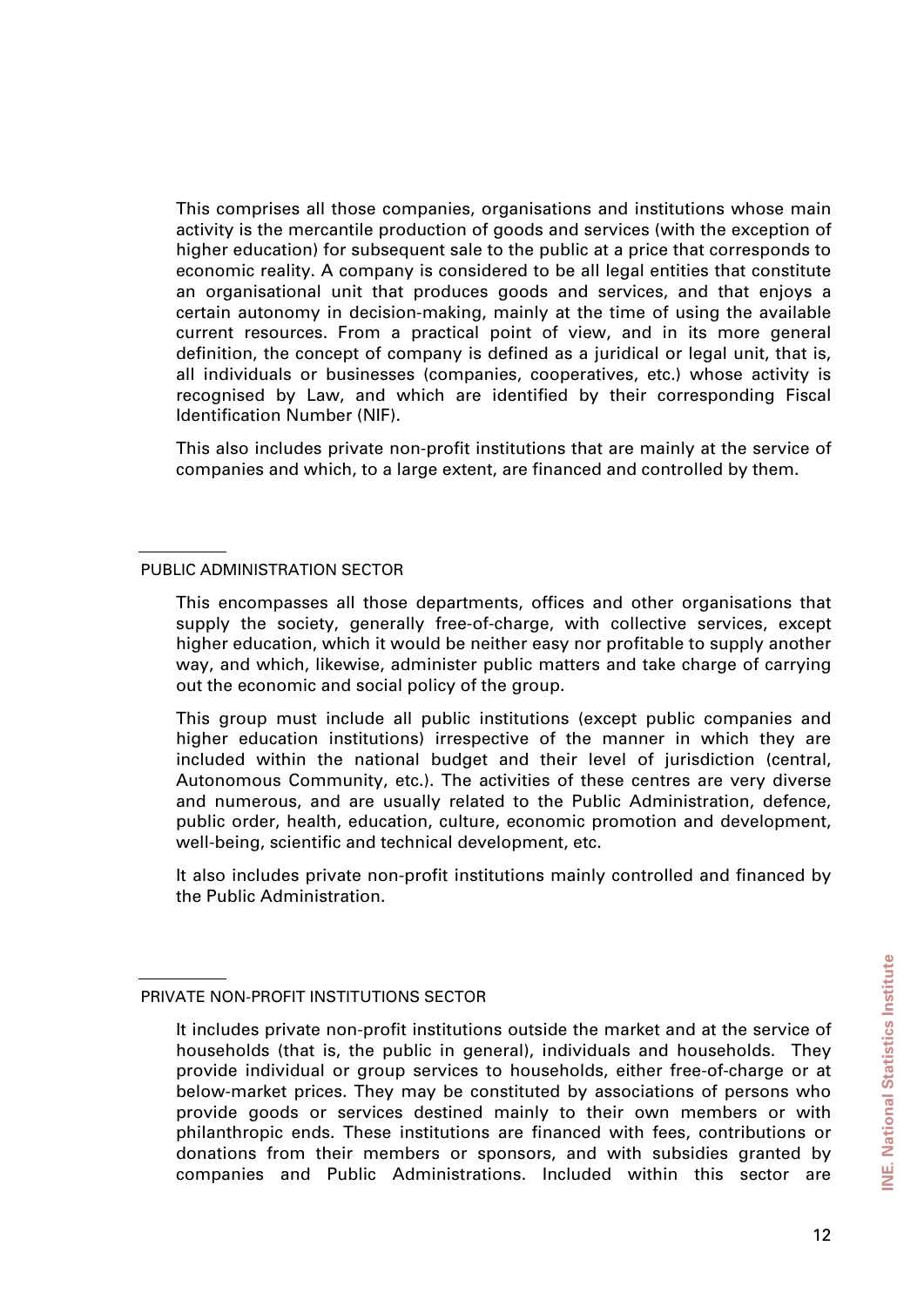institutions such as professional associations or cultural societies, charity organisations, aid or assistance bodies, trade unions, consumer associations, etc. Excluded from this sector are the following private non-profit institutions:

- · those whose main activity is exercised to serve companies.
- · those that mainly serve the public administrations.

· those which are completely or mainly financed and controlled by the public administrations.

· those which offer tertiary education services or are controlled by tertiary education institutions.

· those R&D foundations directed or controlled by doctorate-holders, with more than 50% of their financing coming from the State, which are included in the Public Administration sector.

#### HIGHER EDUCATION SECTOR

This sector includes all the universities (faculties, technical schools and university schools), PNPI working for higher education institutions, technological institutions and other post-secondary institutions, irrespective of the source of their financial resources and their legal situation. It likewise includes all research institutions, test stations, astronomy and clinical observatories that fall under the direct control of higher education institutions, which are administered by them or are associated with the latter.

**Nationality** is considered to be that link that each individual has with her/his State, acquired by birth or by subsequent nationalisation, by statement, option, marriage or other methods, in accordance with the legislation of the country.

**A Researcher** is that professional in charge of the conception or creation of new knowledge, processes, methods and systems, and also of the respective projects.

## **6.3 Classifications**

The following lists the classification of fields of study or scientific disciplines (see Chart 1) and International Classification of Occupations (see Chart 2).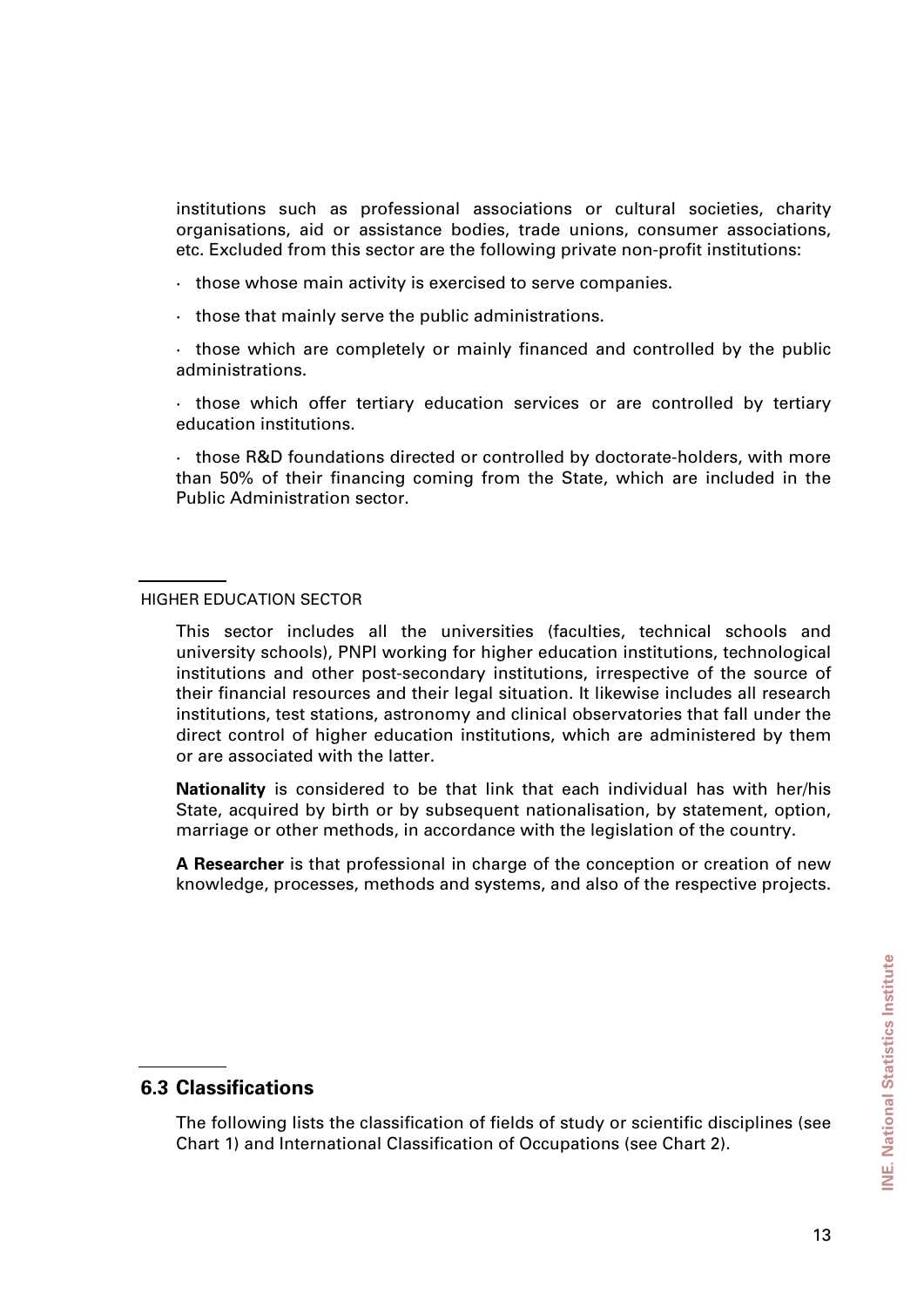## **Chart 1. Fields of Science and Technology**

The classification by field of study or scientific discipline used is that proposed by UNESCO in the Recommendation relating to the international standardisation of statistics on Science and Technology. This also includes sub-areas.

## **1. Exact and natural sciences**

- 1.1. Mathematics
- 1.2. Computer and information technologies
- 1.3. Physical sciences
- 1.4. Chemical sciences
- 1.5. Earth and environmental sciences
- 1.6. Biology (excluding agriculture and medical sciences)
- 1.7. Other natural sciences

## **2. Engineering and technology**

- 2.1. Civil engineering
- 2.2. Electrical engineering, electronics and telecommunications
- 2.3. Mechanical engineering
- 2.4. Chemical engineering
- 2.5. Materials engineering
- 2.6. Medical engineering
- 2.7. Environmental engineering
- 2.8. Environmental biotechnology
- 2.9. Industrial biotechnology
- 2.10. Nanotechnology
- 2.11. Other engineering and technologies (food, beverage and others)

## **3. Medical sciences**

- 3.1. Basic medicine
- 3.2. Clinical medicine
- 3.3. Health sciences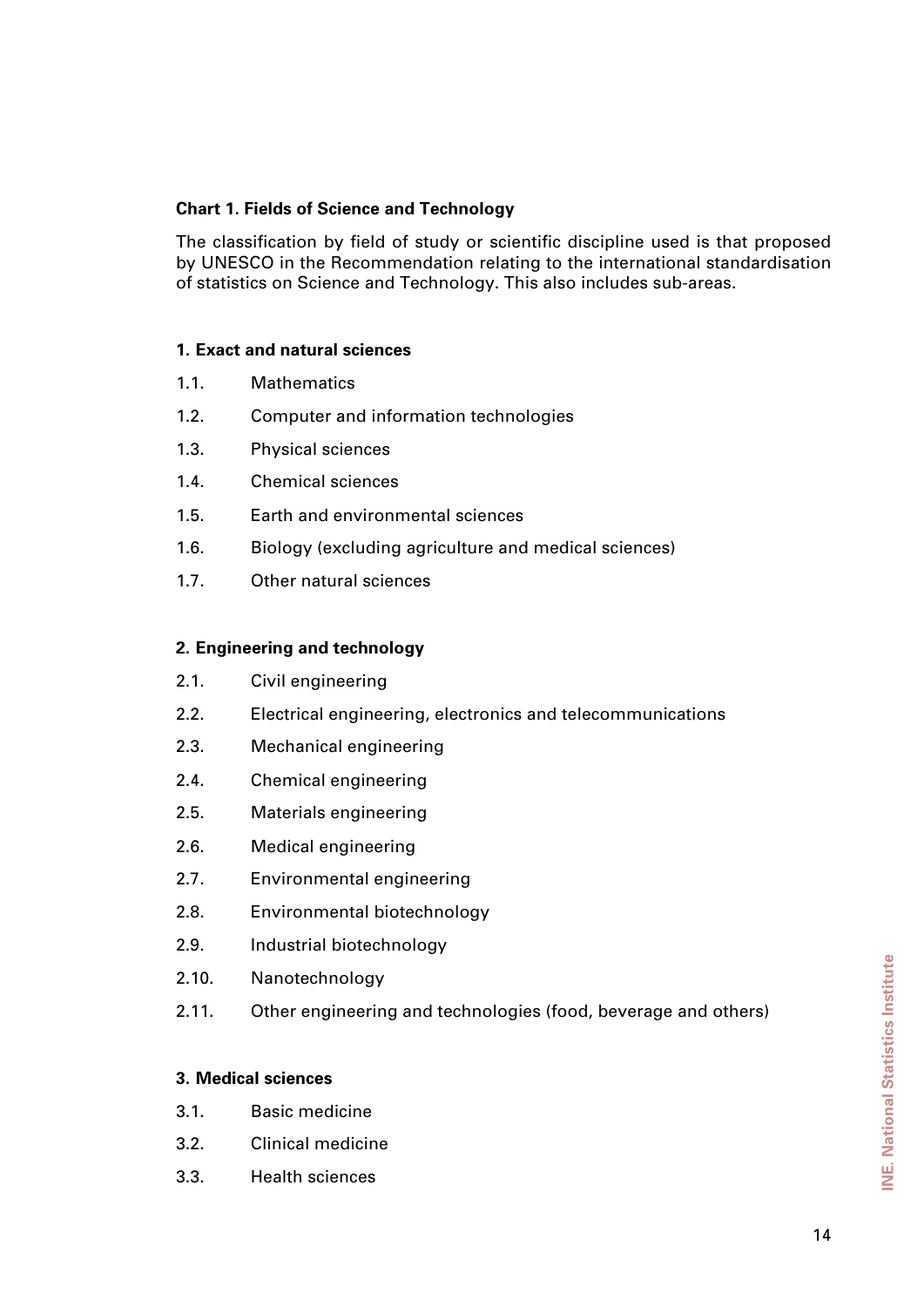- 3.4. Medical biotechnology
- 3.5. Other medical sciences (forensics and other medical sciences)

## **4. Agricultural sciences**

- 4.1. Agriculture, forestry and fish hatchery sciences
- 4.2. Animal and dairy sciences
- 4.3. Veterinary medicine
- 4.4. Agricultural biotechnology
- 4.5. Other agricultural sciences

## **5. Social sciences**

- 5.1. Psychology
- 5.2. Economics and business
- 5.3. Education sciences
- 5.4. Sociology
- 5.5. Law
- 5.6. Political science
- 5.7. Economic and social geography
- 5.8. Journalism and communications
- 5.9. Other social sciences

## **6. Humanities**

- 6.1. History and archaeology
- 6.2. Language and literature
- 6.3. Philosophy, ethics and religion
- 6.4. Art (art history, fine arts and music)
- 6.5. Other humanities

## **Chart 2. ISCO-08 Occupations**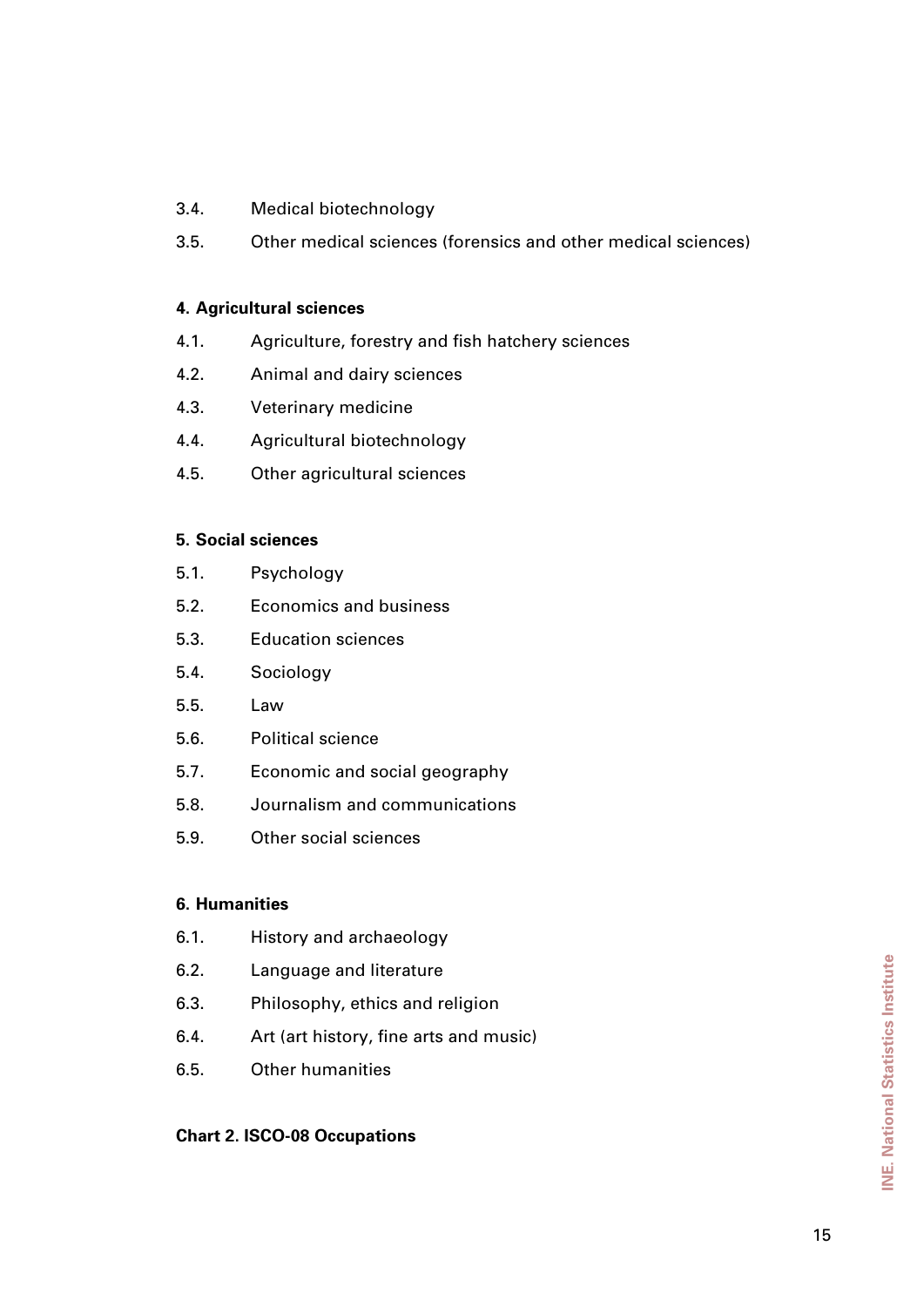This chart provides the breakdown of the ISCO-08 classes in which the doctorateholders are found. The International Classification of Occupations consists of ten main groups on the highest breakdown level, subdivided into 43 groups.

## **100 Directors and managers**

Scientific and intellectual professionals:

| 211 | Physicists, chemists and similar professionals                                    |  |  |
|-----|-----------------------------------------------------------------------------------|--|--|
| 212 | Mathematicians, actuaries and statisticians                                       |  |  |
| 213 | Professionals in biological sciences                                              |  |  |
| 214 | Engineers (excluding electro-technology engineers)                                |  |  |
| 215 | Electro-technology engineers                                                      |  |  |
| 216 | Architects, town planners, surveyors and designers                                |  |  |
| 221 | <b>Medical doctors</b>                                                            |  |  |
| 222 | Professionals in nursing and midwifery                                            |  |  |
| 223 | Professionals of traditional and alternative medicine                             |  |  |
| 224 | <b>Paramedical practitioners</b>                                                  |  |  |
| 225 | Veterinarians                                                                     |  |  |
| 226 | Other health professionals                                                        |  |  |
| 231 | University lecturers and professors from other higher education<br>establishments |  |  |
| 232 | Vocational training teachers                                                      |  |  |
| 233 | Secondary education teachers                                                      |  |  |
| 234 | Primary education and preschool teachers                                          |  |  |
| 235 | Other professionals working in education                                          |  |  |
| 241 | Specialists in finances                                                           |  |  |
| 242 | Specialists in administration organisation                                        |  |  |
| 243 | Professionals in sales, commercialisation and public relations                    |  |  |
| 251 | Software and multimedia developers and analysts                                   |  |  |
| 252 | Specialists in databases and computer networks                                    |  |  |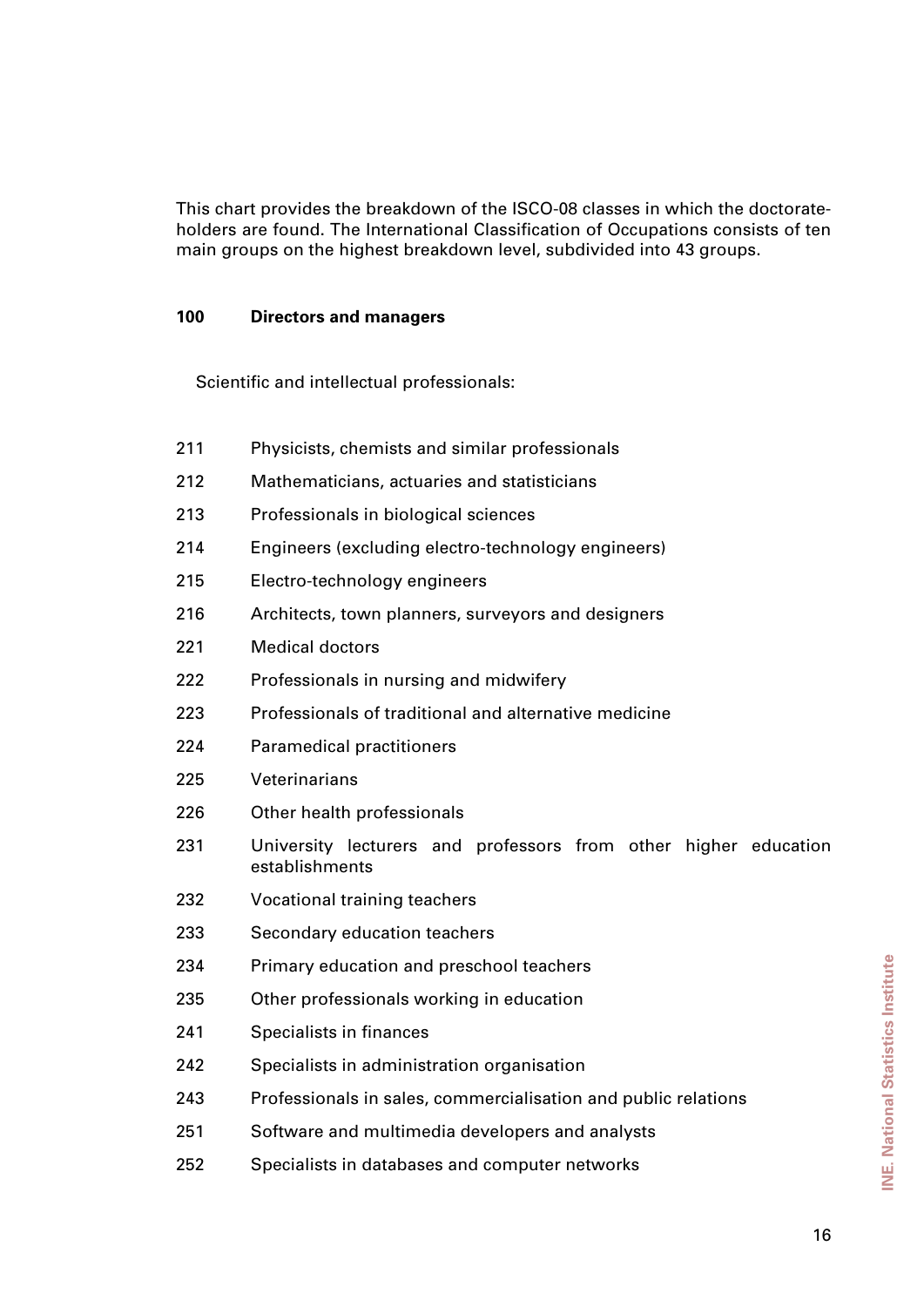- 261 Professionals in law
- 262 Filing clerks, librarians, curators and the like
- 263 Specialists in social sciences and theology
- 264 Authors, journalists and linguists
- 265 Creative and interpretative artists

## **Intermediate-level technicians and professionals**

- 311 Technicians in physical sciences and engineering
- 312 Supervisors in mining, manufacturing industry and construction engineering
- 313 Technicians in process control
- 314 Intermediate-level technicians and professionals in biological sciences and the like
- 315 Technicians and controllers in maritime and aeronautical navigation
- 400 Administrative support personnel
- 500 Workers in services and salespersons in shops and markets
- 600 Farmers and qualified livestock and fishing workers
- 700 Skilled workers, operators and artisans of mechanical arts and other trades
- 800 Installation and machinery operators and assemblers
- 900 Elementary occupations
- 000 Military occupations

# **7 Sample design**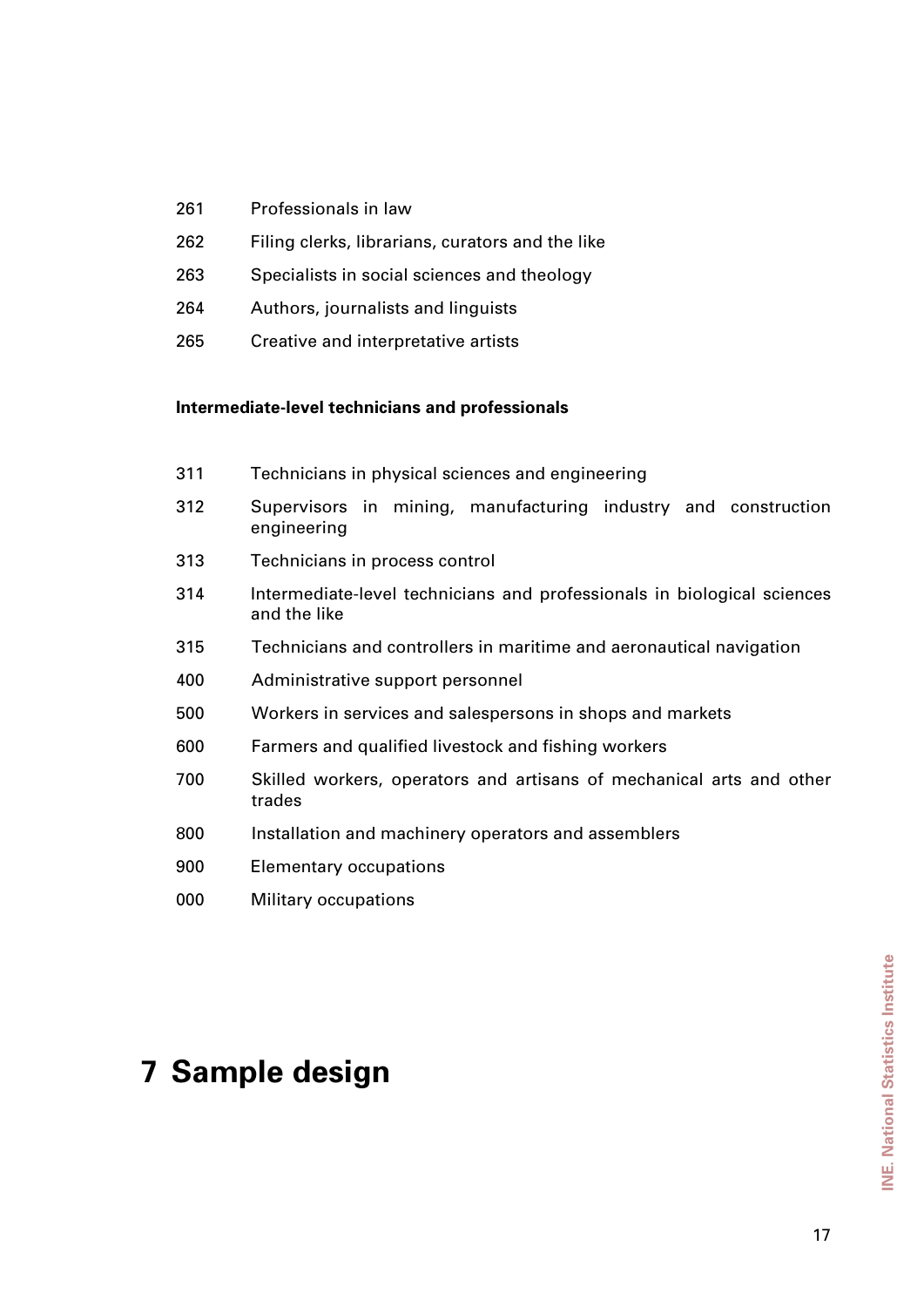## **7.1 Type of sample. Sample selection.**

An independent sample has been designed for each Autonomous Community, for the purpose of obtaining a better representation of the national population of doctorate-holders.

Sampling with equal probabilities has been used.

Doctorate-holders have been classified, according to their Autonomous Community of residence, and the sample selection has been carried out independently in each one of them, through a systematic equal probability sampling with a random start, following the ordering by year of birth of the doctorate-holder, age, university where s/he did the doctorate and province of residence.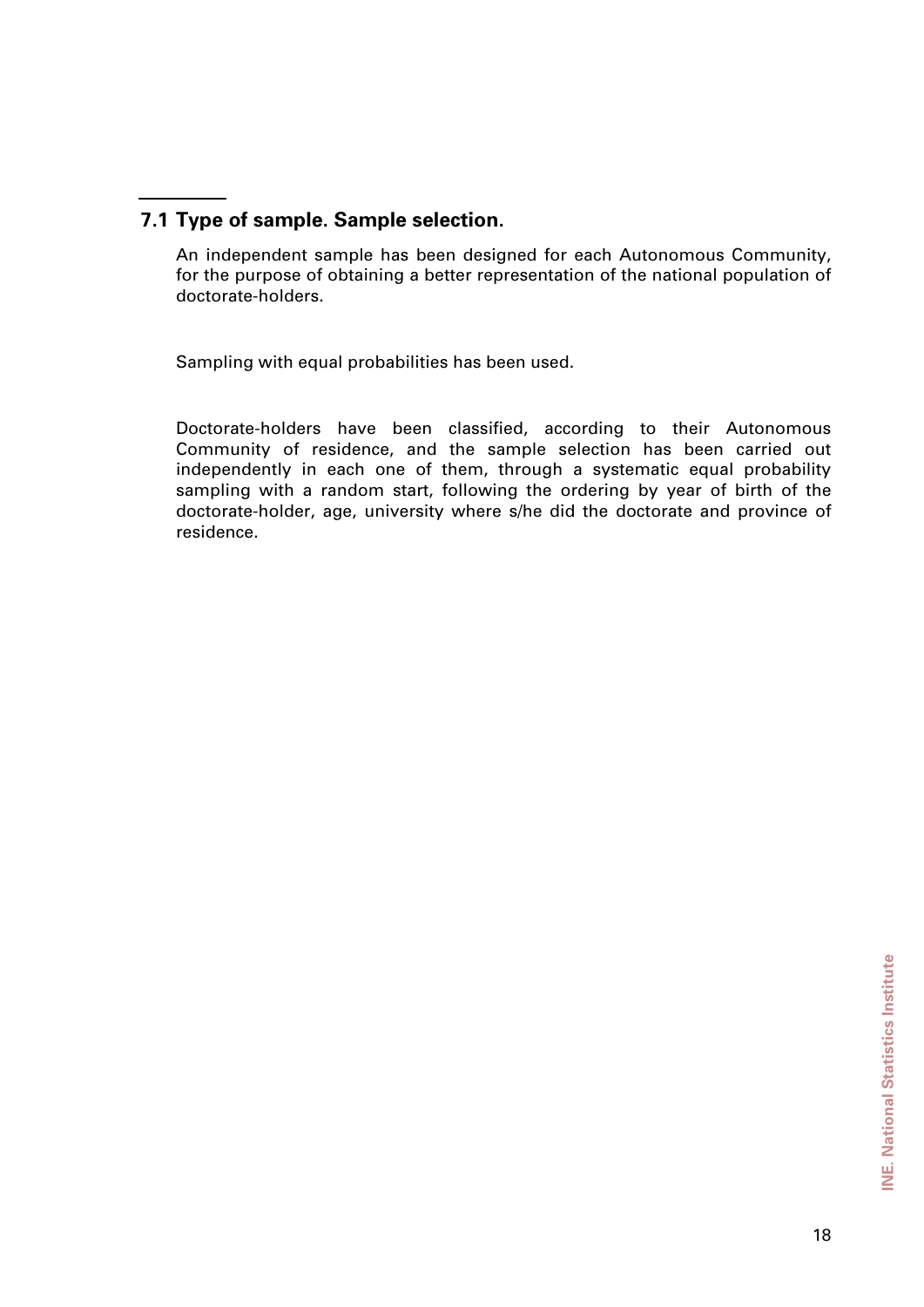## **7.2 Sample size. Allocation**

In order to cover the objectives of the survey, of providing estimates with a given degree of reliability on a national level, a sample of 6,000 doctorate-holders has been selected.

| <b>Autonomous Community</b> | <b>Doctorate-</b><br>holders |
|-----------------------------|------------------------------|
| Andalucía                   | 733                          |
| Aragón                      | 242                          |
| <b>Asturias</b>             | 215                          |
| <b>Baleares</b>             | 161                          |
| Canarias                    | 261                          |
|                             |                              |
| Cantabria                   | 146                          |
| Catilla y León              | 322                          |
| Castilla-La Mancha          | 186                          |
| Cataluña                    | 730                          |
| <b>Comunidad Valenciana</b> | 592                          |
| Extremadura                 | 151                          |
| Galicia                     | 360                          |
| Madrid                      | 1,011                        |
| Murcia                      | 250                          |
| Navarra                     | 202                          |
| País Vasco                  | 206                          |
| La Rioja                    | 123                          |
| <b>Ceuta and Melilla</b>    | 109                          |
| Total                       | 6,000                        |

Table 7.1

The sample has been distributed throughout the Autonomous Communities, assigning a part of the sample, 30 percent, uniformly, and the rest proportional to the size of the Autonomous Community, measured as the number of doctorate-holders residing therein.

Table 7 presents the distribution of the sample among the different Autonomous Communities. I.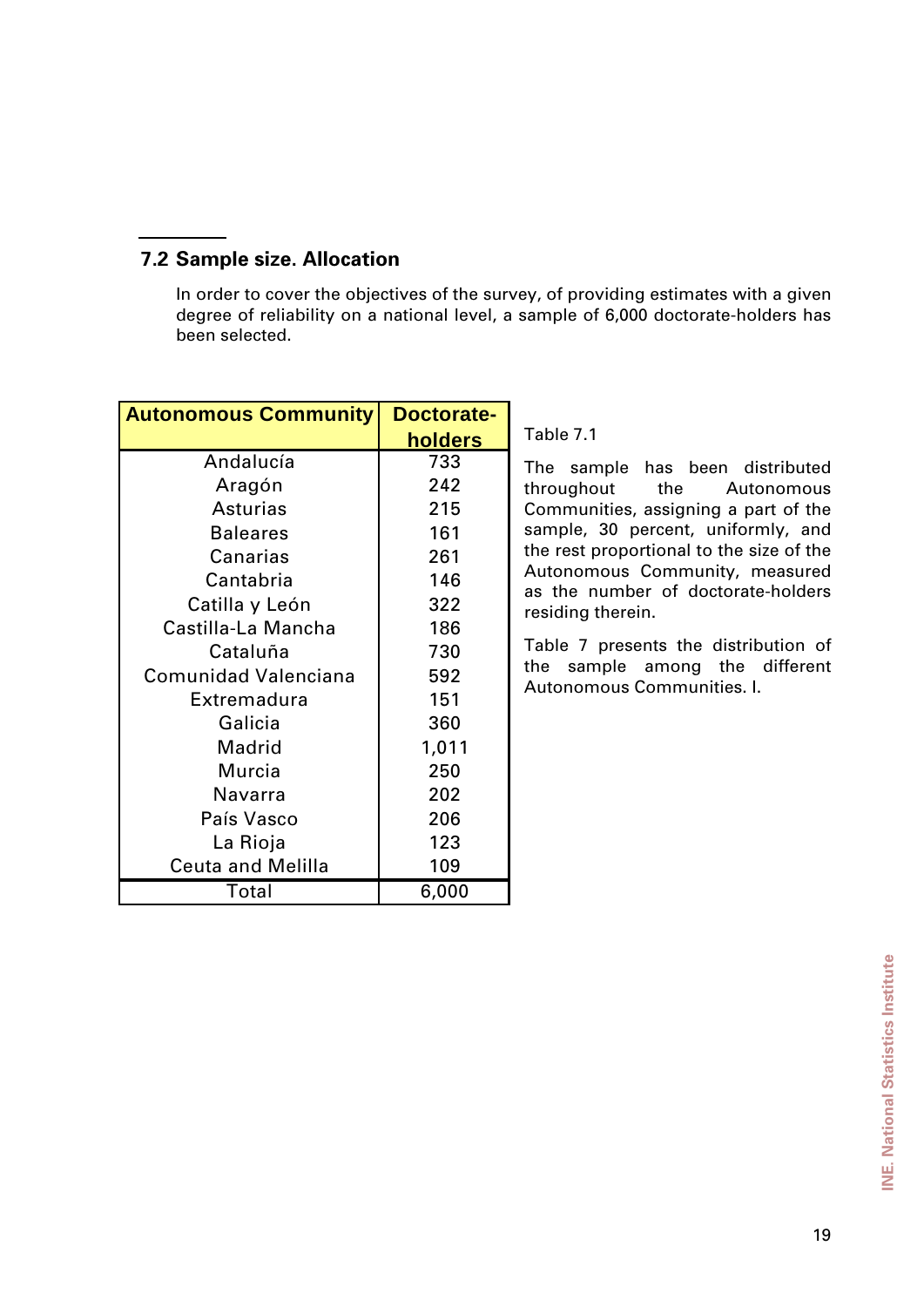## **7.3 Estimators.**

To estimate the characteristics of the survey, a ratio estimator has been used, for the purpose of adjusting the framework to the information provided by the University Council regarding the doctorate-holders.

The final estimator of characteristic X has been obtained in two steps:

a) Expansion estimator based on the design factor, with non-response correction on a level of Autonomous Community A (Horvitz-Thompson estimator).

$$
\hat{X}_A^{H-T} = \frac{N_A}{n_A^*} \, x_A
$$

with

 $n^*$  is the effective sample size in Autonomous Community A.

 $N<sub>a</sub>$  is the number of doctorate-holders, according to the framework from which the sample in Autonomous Community A is selected.

 $x_A$  is the number of doctorate-holders with characteristic x in Autonomous Community A.

B) Ratio estimator using, as an external source, the total doctorate-holders on a national level provided by the University Council. The available framework is thus adjusted.

The final estimator takes the following form:

$$
\hat{X}^R_A = \frac{\hat{X}^{H-T}_A}{\hat{N}^{H-T}_A} \hat{\hat{N}}^*_{A}
$$

with

$$
\hat{\hat{N}}_A^* = \frac{N_A}{N} N^*
$$

where:

N is the number of doctorate-holders according to the framework.

N<sup>\*</sup> is the number of doctorate-holders according to the statistics.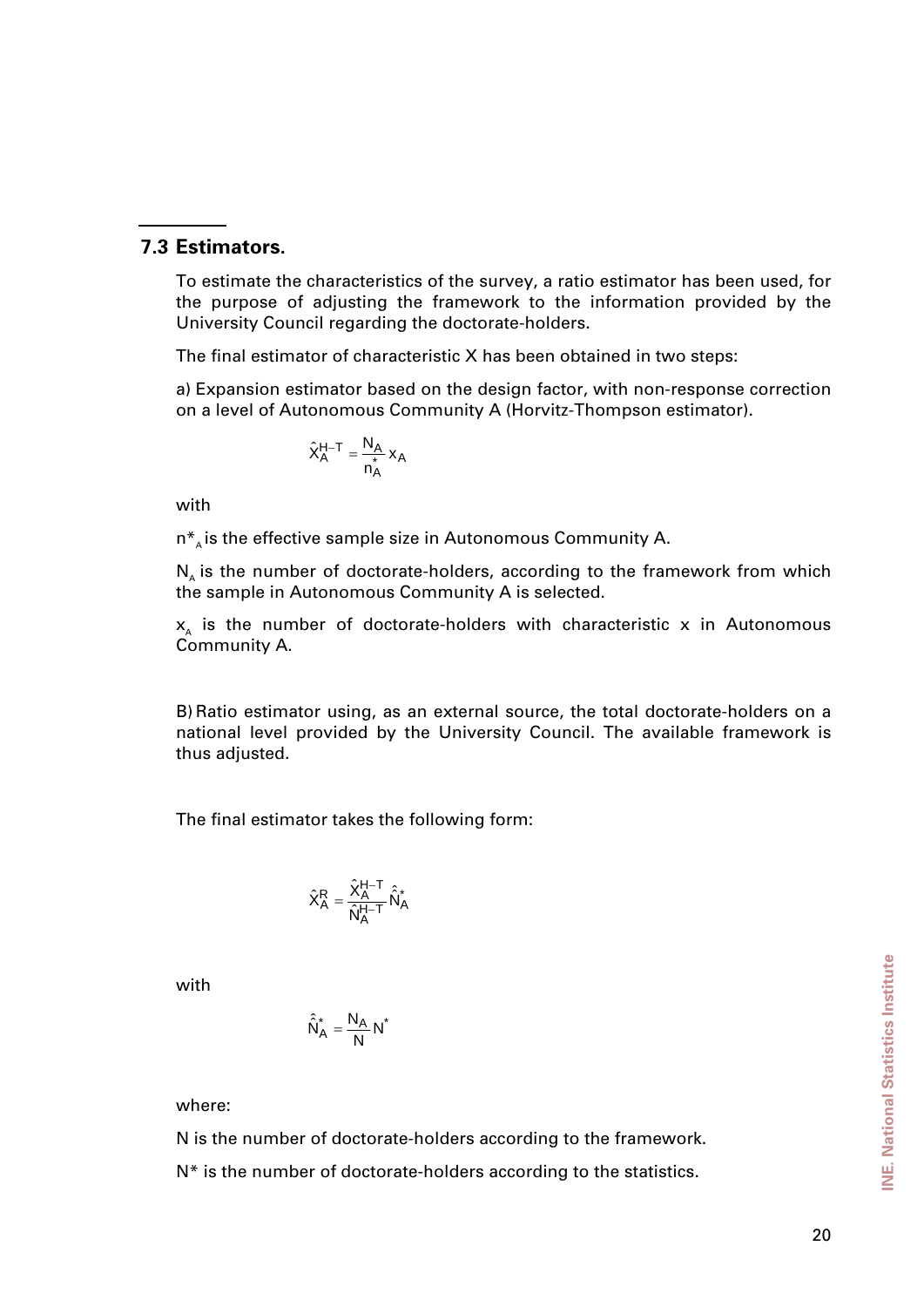This last step is making the hypothesis that the national data from the statistics is divided among the different Autonomous Communities, respecting the distribution of the framework.

Prior to use in the calculation of the elevation factor, value NA has been deflated by the estimation of the number of deceased doctorate-holders in each Autonomous Community.

## **8 Data processing**

The data processing phases are the following:

## **8.1 Information collection**

Due to insufficient means, the information collection has been performed through an external company. The following of the work schedule and the information quality was carried out from the Central Services of the INE. The response rate has been 68.7%, and the percentage of incidences, 31.3%.

The survey inspectors are responsible for the theoretical and practical training of the personnel involved therein, and for the control of the work relating to the collection of the information. To this end, the corresponding manuals and training and enquiry documents are prepared.

The statistics are included in the National Statistical Plan, and are therefore compulsory.

The personnel involved in the survey work are compelled by law to preserve statistical secrecy.

The department promoting the operation issued, to the company in charge of carrying out the study, the directory with the detailed information of the sample to be studied.

The data collection process began in March and ended in July 2010.

One of the first phases of the work consisted of the search for telephone numbers, professional addresses or any other additional data that would allow for the localisation of the informant, when this was not available, or when the available data was erroneous.

Initially, a mailing was sent, to the sample units, of the letter of presentation, the questionnaire and a pre-stamped envelope, to the **home address** of the informant. The letter of presentation specified the different methods of participating in the survey: in addition to the print questionnaire, each surveyed person has been provided an access key and password to be able to access the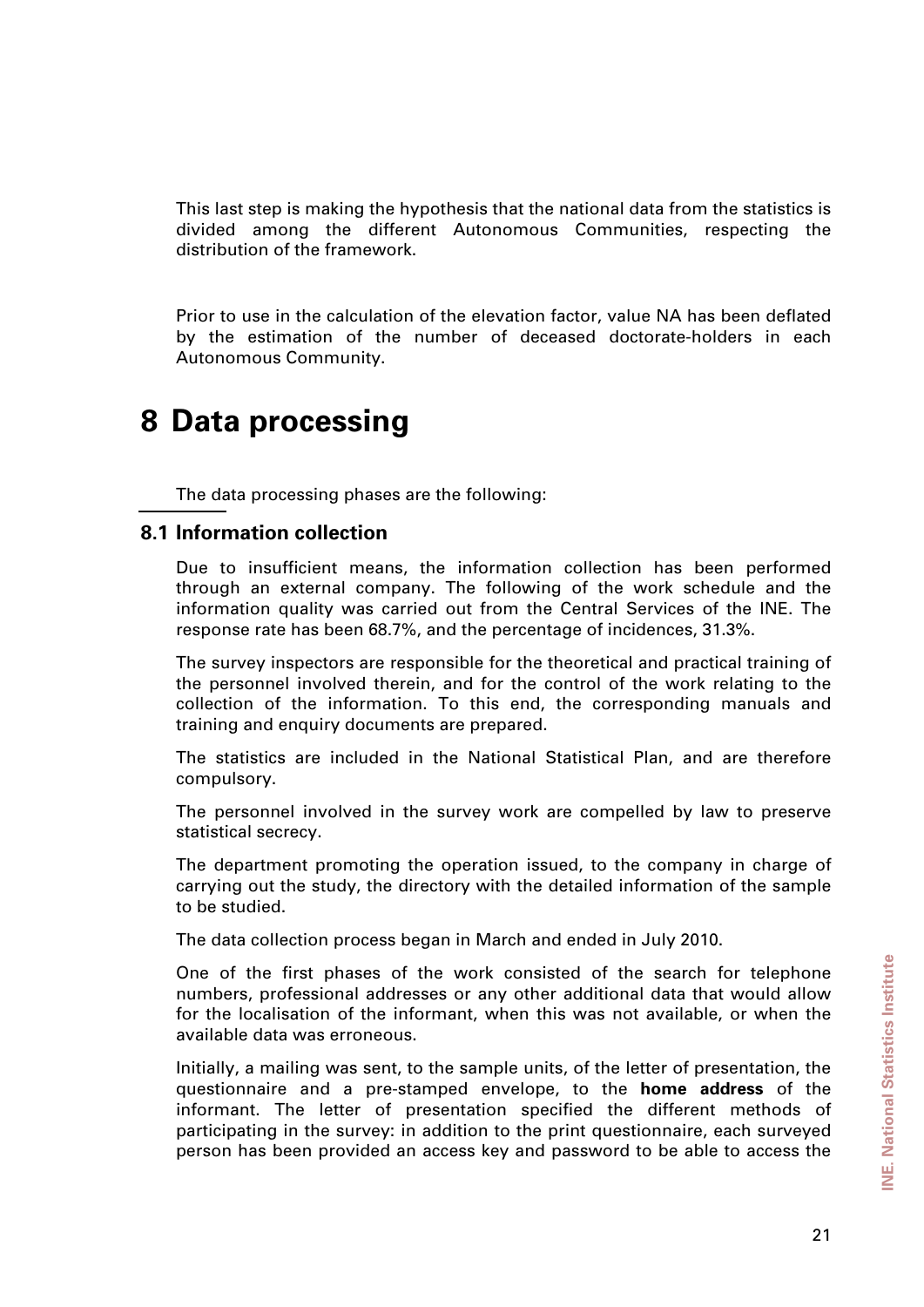online questionnaire completion. S/he has also been provided a free telephone number to contact for any type of enquiry.

When the informants did not provide their data in the time estimated for the survey (1 week from the mailing), telephone contacts were begun, so as to verify the receipt of the questionnaire, register possible incidences, carry out new mailings (by post and/or fax) and encourage completion. If the informant showed little interest in its completion and mailing (as described previously), we would show the willingness to interview her/him personally in her/his home or workplace at the most convenient date and time; or even the possibility of responding to the survey by telephone. If alternate postal addresses were available for those units in which the questionnaire envelope was returned by the Postal Service, the mailing was repeated with the initial documentation.

On this occasion, approximately 18% of the informants are estimated to have participated in the previous survey. In order to enable the completion of the data, if they opted to do so online, some of the data would already be completed from the previous collection, though with the possibility of modifying it.

The collection, in a first phase, was by the posted return of the questionnaires, in addition to the possibility of receiving the data by telephone, fax or website. In a second stage, for the questionnaires that were not received by any of the first phase methods, efforts were made to obtain them via personal visit to the residence of the informant. In all of the collection processes, action calendars were established under a strict monitoring therein.

## **8.2 Manual control and filtering**

of the questionnaires, with the purpose of recovering the possible lack of data or errors prior to their recording.

## **8.3 Recording of the questionnaires**

received, performing the first filtering of errors that have not been detected in the first manual review of the questionnaire, also detecting the information inconsistencies. The recorder shall filter the errors that the computer application detects, and to this end, shall review the questionnaire again, and check whether it has been a recording error or it is necessary for the data to be confirmed by the informant.

## **8.4 Data filtering**

by computer, in the Central Services, for the detection of range errors (values that are nil or incompatible with the concept that they include) and consistency errors (which reflect inconsistencies between different questions in the questionnaire).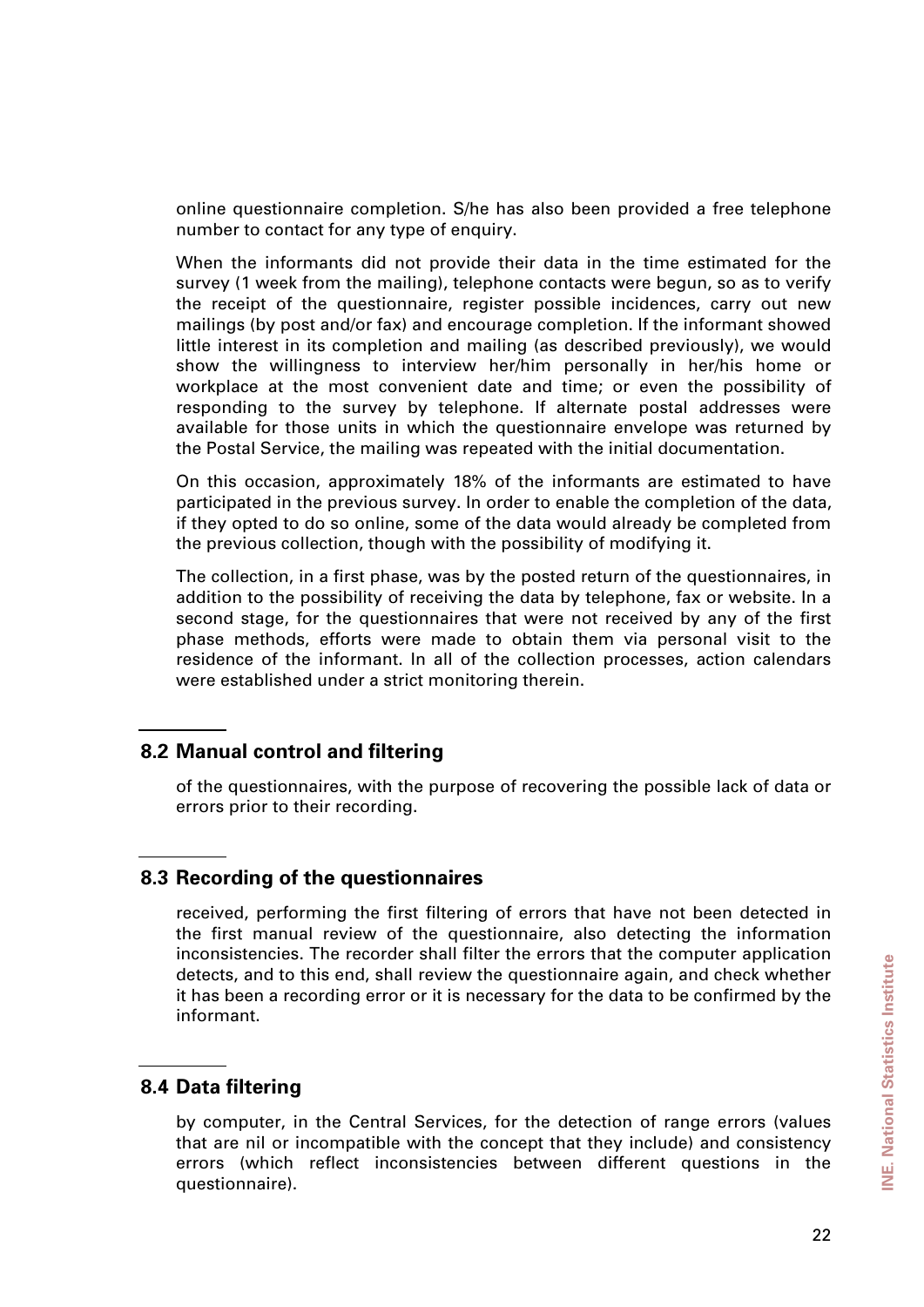**8.5 Imputation of partial non-response** 

**8.6 Data analysis** 

**8.7 Creation of the file final** 

## **8.8 Obtaining of results tables**

once the filtering is complete, and the imputation of the erroneous and/or missing data has been carried out, we proceed to obtaining the most relevant tables that enable obtaining the main conclusions of the survey.

# **9 Results tables**

The use of the tables has been structured in such a way that the following target characteristics of study are tabulated:

## **1. Personal characteristics of the doctorate-holders.**

- 1.1. Percentage of doctorate-holders by age and sex.
- 1.2. Educational level of the parents of the doctorate-holders.
- 1.3. Professional level of the parents of the doctorate-holders.
- 1.4. Type of centre in which the doctorate-holder undertook her/his studies prior to the university studies, according to socio-economic origin.

## **2. Characteristics of the doctorate.**

2.1. Percentage of doctorate-holders, by doctoral area and sex.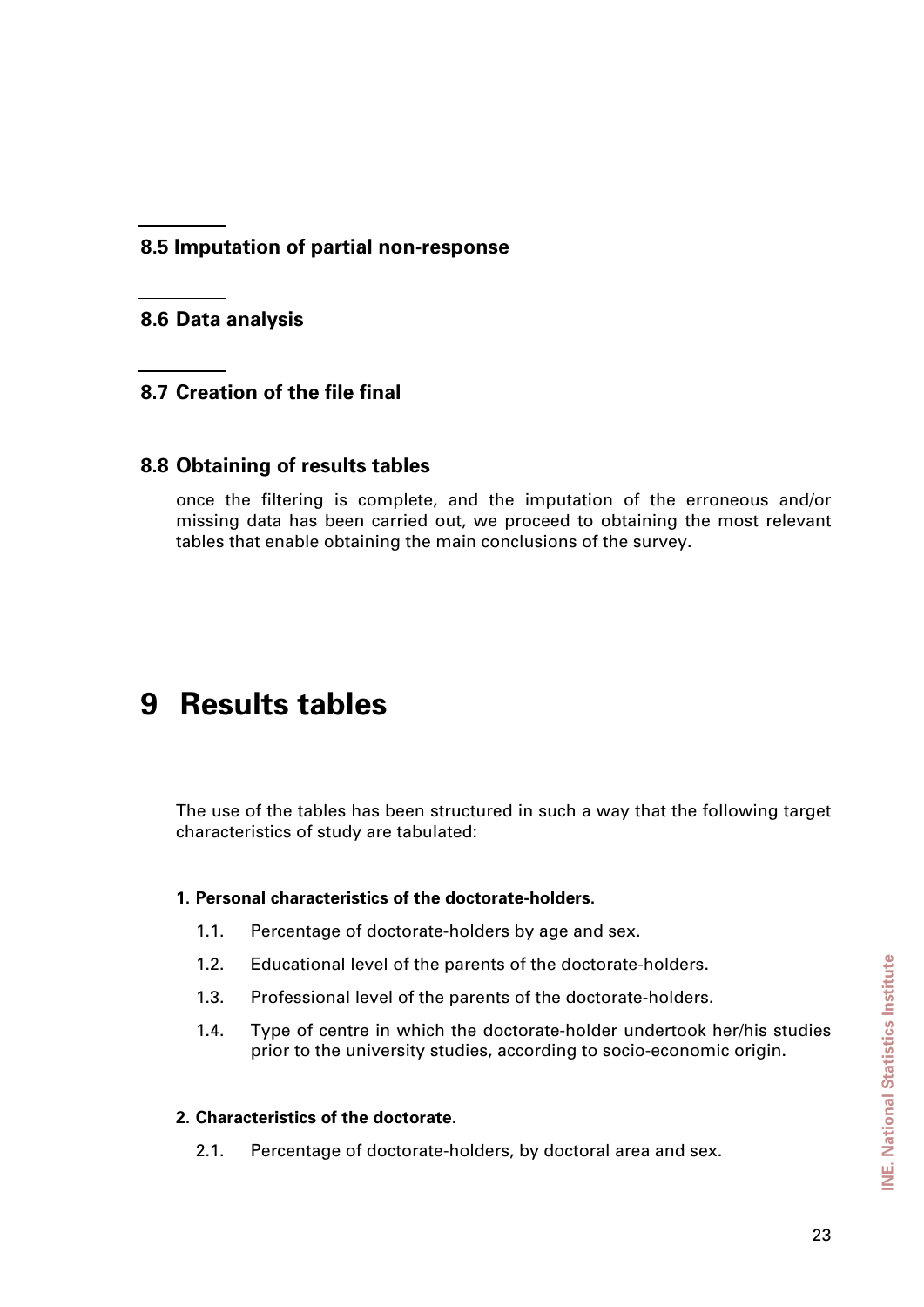2.2. Percentage of doctorate-holders, by main source of financing and doctoral area.

#### **3. Employment situation of the doctorate-holders**.

- 3.1. Percentage of doctorate-holders, by doctoral area and employment situation at 31 December 2009.
- 3.2. Percentage of doctorate-holders, by age and employment situation at 31 December 2009.
- 3.3. Percentage of doctorate-holders, by employment situation and main labour activity at 31 December 2009.
- 3.4. Percentage of employed doctorate-holders, by doctoral area and employment sector.

## **4. Self-assessment of the employed doctorate-holders.**

- 4.1. Degree of relationship between the doctoral studies, by doctoral area, and main job at 31 December 2009.
- 4.2. Degree of satisfaction of the doctorate-holders with their main job at 31 December 2009, by criterion and sex.

#### **5. International mobility of doctorate-holders.**

- 5.1. Mobility of doctorate-holders, by type of mobility.
- 5.2. Reasons to come to live in Spain for at least 3 months during some period of time between 2000 and 2009, by sex.
- 5.3. Reasons to go to live outside of Spain for at least 3 months during some period of time between 2000 and 2009, by sex.
- 5.4. Reasons of doctorate-holders living in Spain at 31 December 2009, for planning on leaving, by sex.

## **6. Professional experience and scientific productivity.**

- 6.1. Listing of doctorate-holders with research activities at 31 December 2009.
- 6.2. Reasons why s/he decided to work as a researcher, by sex.
- 6.3. Constitution of a company, tutelage of some Master or doctoral dissertation, partnership with foreign research groups between January 2007 and December 2009.